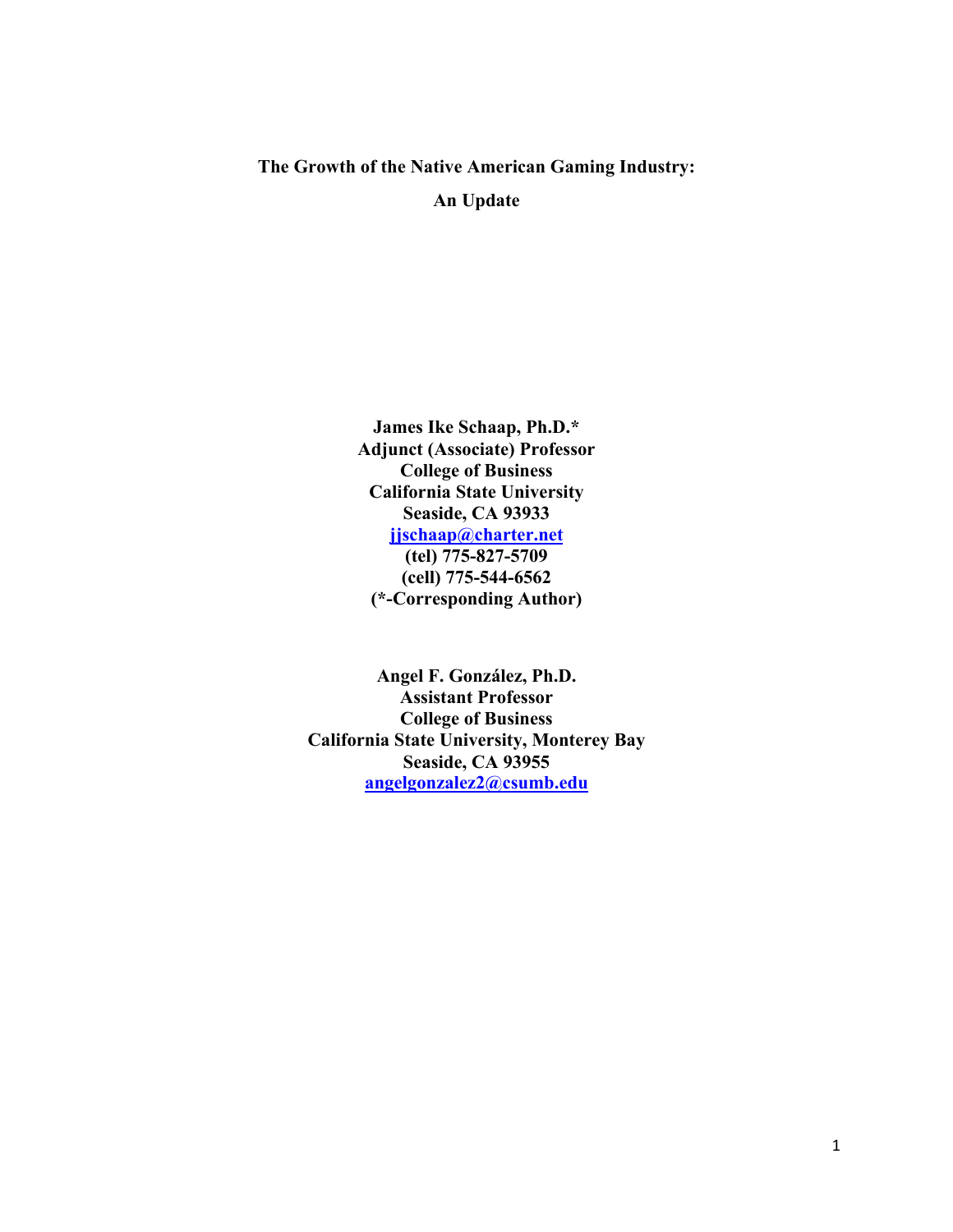# **BIOGRAPHY James Ike Schaap, Ph.D. Reno, Nevada**

Dr. Schaap has over 40 years of university teaching experience. He was a cofounder/former board member at The Center for Logistics Management, College of Business, University of Nevada, Reno (UNR), where he taught for almost 25 years.

Professor Schaap is also passionate about providing much-needed graduate online education to working professionals, at California State University, Monterey Bay (CSUMB), where he teaches now, who cannot attend traditional, classroom educational programs.

# **BIOGRAPHY Angel F. González, Ph.D. Seaside, California**

Dr. González teaches restaurant and hotel operations management at the College of Business at California State University Monterey Bay (CSUMB). He has served as a certified trainer and proctor for ServSafe and ManageFirst. Previously taught at Oklahoma State University in Stillwater, Universidad del Este, and University of Puerto Rico. His primary research is in travelers' behaviors and preferences.

His career in the Hospitality Industry involves working with Hyatt Hotels, Hilton Hotels, and Walt Disney World.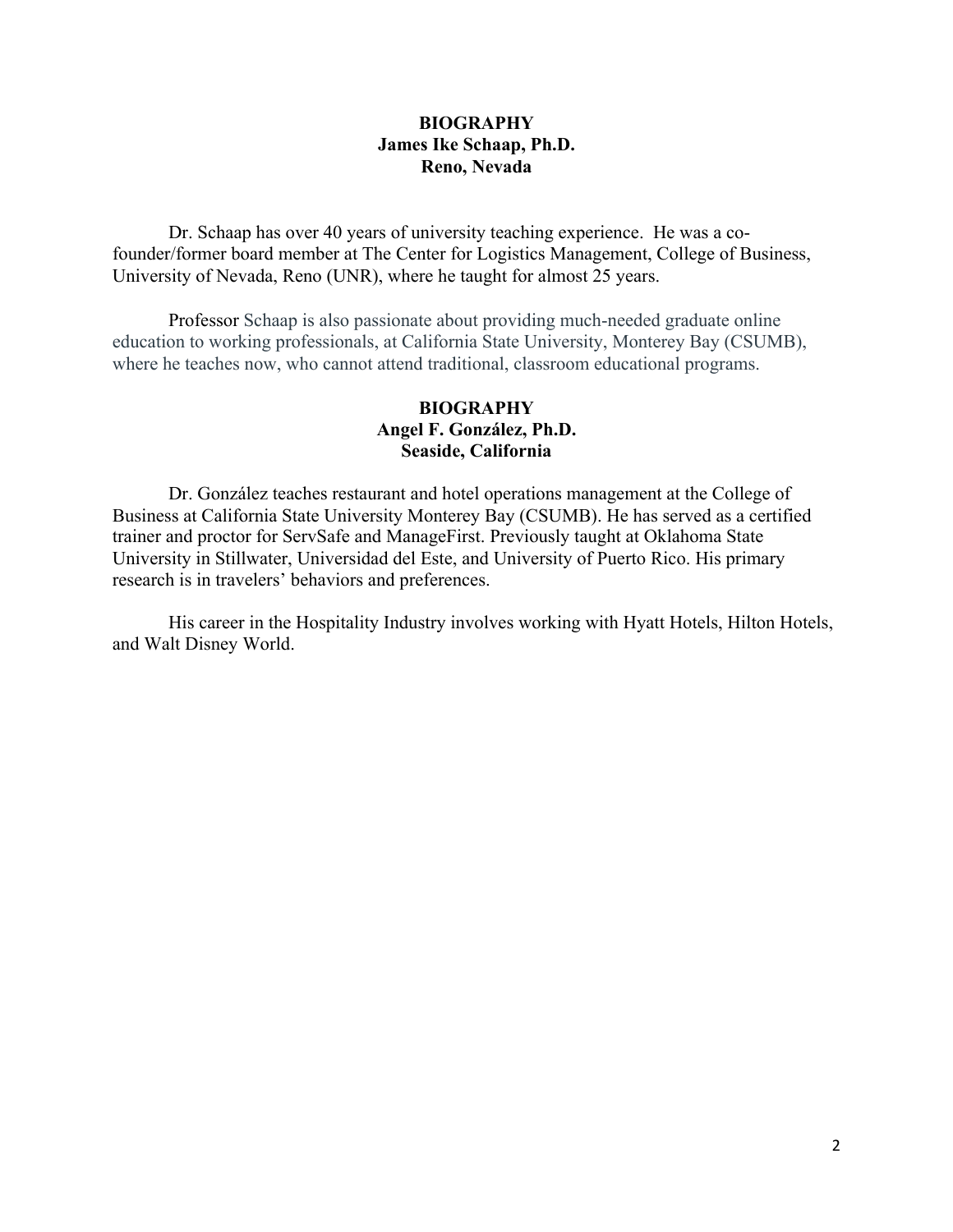#### **ABSTRACT**

In the late 1970s, several Indian tribes established bingo operations to raise revenues to fund tribal governments. In 1987, in *California v. Cabazon Band of Mission Indians,* the U.S. Supreme Court upheld one of the most significant turning points for tribal governments: the legal right of Native American tribes to offer gaming on reservation lands, free of state interference. By 2001, gaming had become one of the fastest-growing sectors of the U.S. tourism industry. As of 2008, Indian gaming revenues topped \$26.7 billion.

The last few years have seen tremendous growth in the gaming industry, both in the number of new facilities opening and in gross revenues those facilities are earning. As of 2018, Indian gaming revenues topped \$33.7 billion, with 252 tribal governments conducting multiple gaming operations, for an average revenue growth per year of 2.4 percent. However, 2020, because of COVID 2019, has seen an overall economic downturn.

The tribal gaming industry will continue to lead the way on gaming technology and innovation. Emerging platforms will allow tribes to increase their market base. In fact, Native American gaming is considered one of the top industries in this country.

Indian gaming is no longer in its infancy. As such, Indian tribes will face new competition and additional challenges as state-sanctioned casinos continue to spread. Given that gambling is an accepted form of entertainment, it is likely that tribal gaming will continue to be an important part of the American economy.

*Key Words:* Compacts, Indian, Indian gaming, Indian tribes, Native American gaming, Native Americans, tribal gaming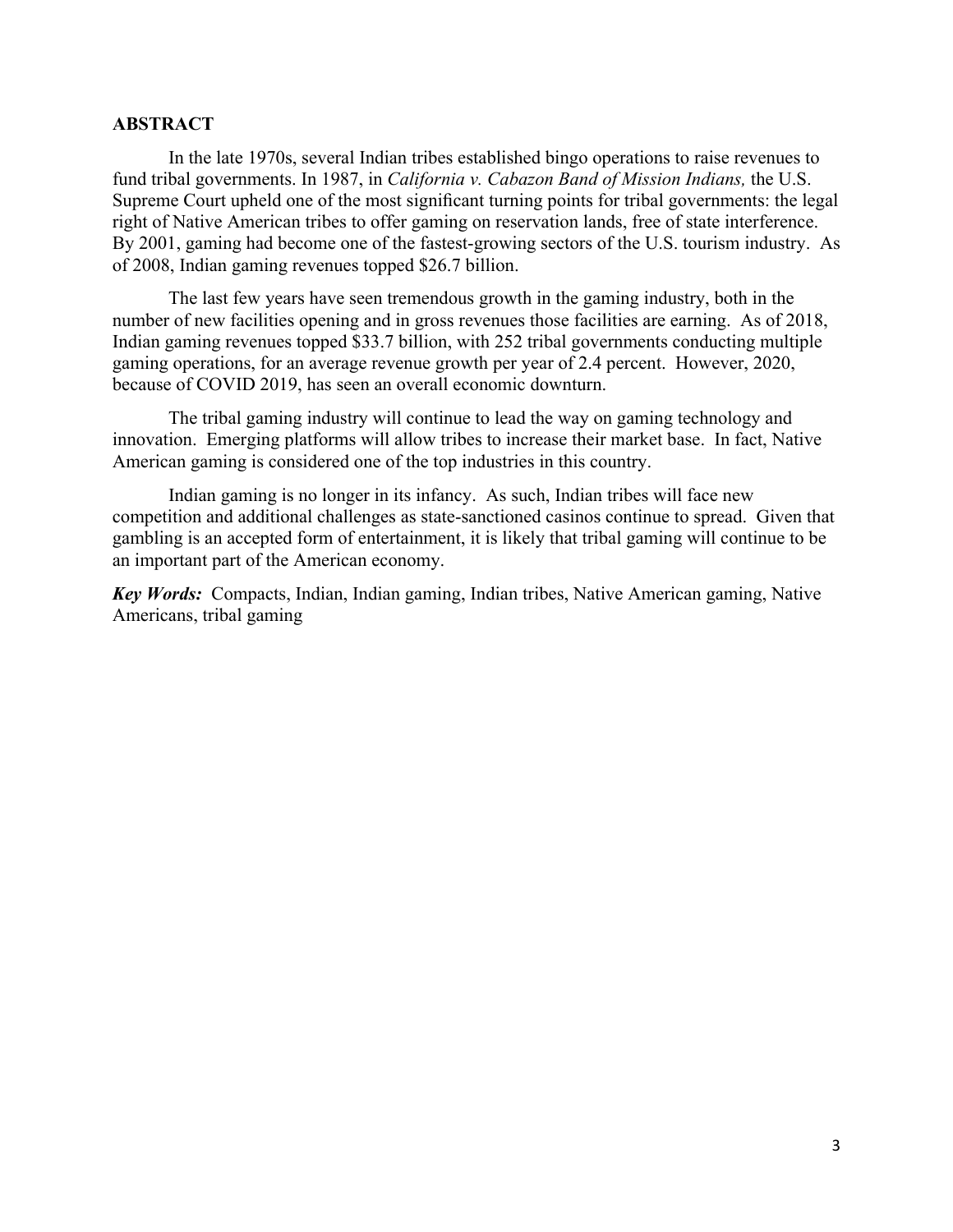#### **INTRODUCTION**

Although this study embodies a general inquiry—a descriptive review—about the growth of the Native American gaming industry and possibilities the future may hold for America's indigenous people, it is not an exhaustive scholarly research project.

Tribal betting is different from other forms of gaming. It is conducted by Native American (sovereign) governments to carry out their natural self-governing rights as independent nations. As such, three formal classes of gaming have been established:

Class I gaming includes social games for prizes of minimal value and traditional forms of tribal gaming as a part of or in connection with tribal ceremonies or celebrations (e.g., contests and games of skill). Because no money is exchanged here, Class I gaming is regulated solely by the tribes.

Class II betting includes bingo, other games similar to bingo (e.g., pull-tabs, lotto, punch boards, tip jars, instant bingo) if conducted at the same location, and certain non-house-banked card games allowed in a state (i.e., poker; note: "nonbanking" refers to poker and other card games in which players bet against each other rather than against the house). The use of technological aids in conducting such games is permitted. Subject to certain conditions set forth in the IGRA and some oversight by the National Indian Gaming Commission, Class II gaming is also regulated by tribes.

Class III gambling includes all other types of gaming not considered to be Class I or Class II, including slot machines, other video and electronic games of chance, craps, roulette, pari-mutuel wagering, and house-banked card games such as blackjack. Class III gaming is governed by tribal-state compacts (Meister, 2017a).

Since 1832 the U.S. Supreme Court has upheld the right of Native American tribes to self-rule, allowing them to control everything from fishing, hunting, and mineral rights to the establishment of gaming casinos.

Regarding the factors that drove Native Americans into gaming, in the 1960s no states ran lotteries, and only one, Nevada, allowed casinos. The Indian tribes had yet to discover the potential of gaming, from bingo to glitzy casinos (Marrero, 2007). Beginning in the late 1970s, however, various Indian tribes established bingo operations with the aim of raising revenues to fund tribal governments. In 1987, in *California v. Cabazon Band of Mission Indians*, the U.S. Supreme Court upheld one of the most significant turning points for tribal governments: the legal right of Native American tribes to offer gaming on reservation lands, free of state interference (National Indian Gaming Association, 2007). In essence, the band argued that its status as a sovereign government prevented state interference in its affairs.

The Cabazon Band is a small tribe with reservation lands of 1,706 aces near Palm Springs, California. In the mid-1980s, like several other tribes across the United States, this band ran a modest bingo parlor and a poker room on its reservation. When California state officials threatened to shut down its gaming facilities, the band sued the state, and the case made it all the way to the U.S. Supreme Court. The Supreme Court held that because California permitted gambling and even encouraged it through the state's lottery, its law regulated rather than prohibited gambling. Accordingly, the state could not enforce its gambling laws so as to regulate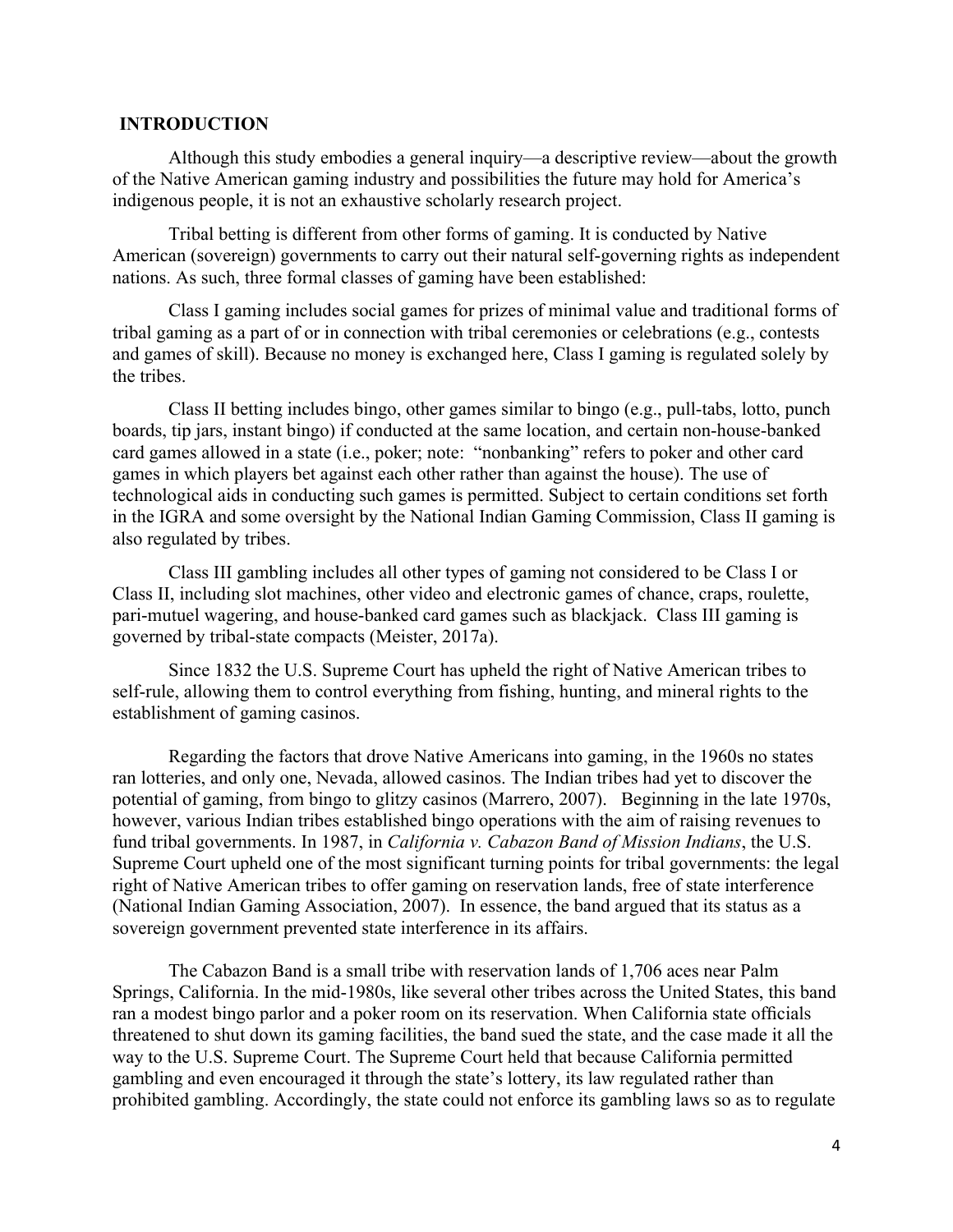the tribe's gaming operations. This verdict kicked the door to Indian gaming wide open (Light, 2007).

In an effort to provide a regulatory framework for Indian gaming, Congress passed the Indian Gaming Regulatory Act (IGRA) in 1988. The IGRA provides a statutory basis for the regulation of Native American gaming, specifying several mechanisms and procedures and requiring that all the revenues from gaming activities be used to promote the economic development and welfare of these tribes. For casino gaming, which IGRA terms Class III gaming, the legislation requires tribes negotiate a compact with their respective states, a provision that has been a continuing source of controversy between the tribes and state and local governments (National Indian Gaming Association, 2019).

Indian gaming is an economic development strategy that has provided tribal governments with the necessary funds to run their own administrative programs (Spilde, 2000). Because of this, at least in part, from a total revenue standpoint, tribal gaming is a Native American success story. The Indian Gaming Regulatory Act of 1988 states that Indian tribes shall use revenues from gaming for five general purposes: 1. To fund tribal government operations and programs; 2. To promote the general welfare of tribes; 3. To promote tribal economic development; 4. To make charitable donations; 5. To help fund local government agencies (National Indian Gaming Commission, 2009).

Since the passage of IGRA, tribal gambling revenues consistently have grown at a faster rate than commercial gambling revenues, in large part because a relatively small number of the Indian gambling facilities opened in densely populated markets that previously had little, if any, legalized gambling. This trend has continued. For example, from 1996 to 1997, tribal gambling revenues increased by 16.5 percent, whereas commercial gambling revenues increased by 4.8 percent. The growth rates for both, however, have shown signs of slowing over the same period. There is a degree of economic concentration in a relatively small number of gaming tribes. The 20 largest revenue generators in Indian gaming account for 50.5 percent of the total revenue; the next 85 account for 41.2 percent. As was IGRA's intention, gambling revenues have proven to be an important source of funding for many tribal governments, providing much-needed improvements in the health, education, and welfare of Native Americans on reservations across the United States. Nevertheless, Indian gambling has not been a panacea for the many economic and social problems that Native Americans continue to face (Native American Tribal Gaming, 2019).

## **PAST GROWTH: 1988 – 2008**

What can we say about the evolution of the Native American gaming industry? To evaluate the factors of the industry's growth, we must first review what happened between 1988 and 2008.

First, the Indian Gaming Regulatory Act (IGRA) was enacted by the United States Congress on October 17, 1988, to regulate the conduct of gaming on Indian Lands. IGRA establishes the National Indian Gaming Commission and the regulatory structure for Indian gaming in the United States.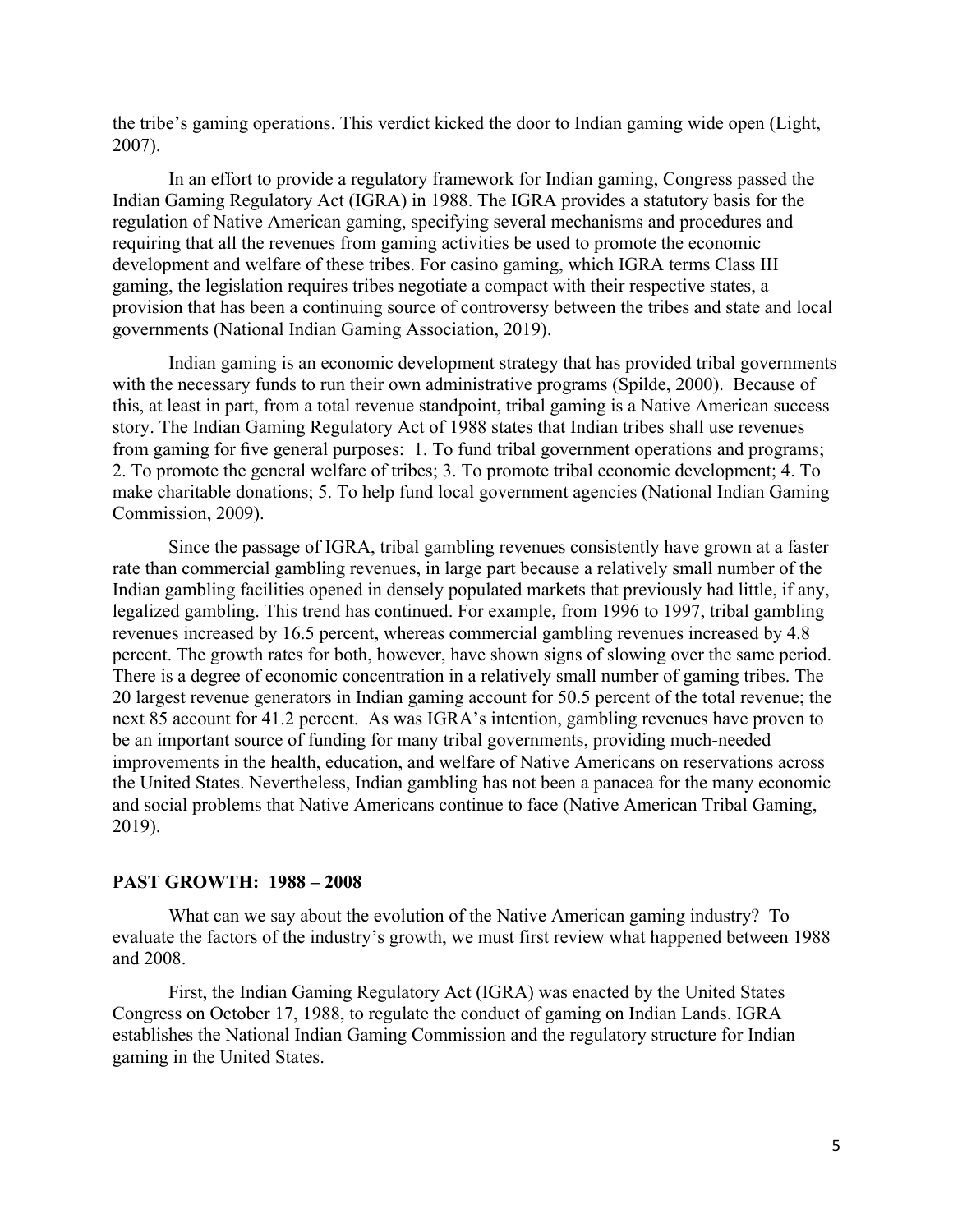Second, IGRA provided a statutory basis for the operation of gaming by Indian tribes as a means of promoting tribal economic development, self-sufficiency, and strong tribal governments. It also provided a statutory basis for the regulation of gaming by an Indian tribe adequate to shield it from organized crime and other corrupting influences, to ensure that the Indian tribe is the primary beneficiary of the gaming operation, and to assure that gaming is conducted fairly and honestly by both the operator and players. And, it provided the establishment of independent Federal regulatory authority for gaming on Indian lands, the establishment of Federal standards for gaming on Indian lands, and the establishment of a National Indian Gaming Commission are necessary to meet congressional concerns regarding gaming and to protect such gaming as a means of generating tribal revenue.

In 1995, prior to the explosive development of Native American gaming, some tribal leaders were cautious or even skeptical about the impact such development would have on the Indian community. Most leaders had expressed both professional and personal concerns about the impact that gaming expansion would have on the quality of life for tribal members. In 1988, 70 Indian reservations, or about 12 percent of the total number of Indian reservations, in 16 states were generating more than \$100 million from nonbanking card games such as poker to satellite bingo parlors and such highly visible gaming ventures as full-service casinos, just as states had done with lotteries decades earlier (Pace, 2005). By 2000, fears of the negative effects on the Indian way of life were no longer as apparent. Tribal leaders became more positive about the addition of gaming to the community (Janes & Collison, 2004). By 2001, gaming had become one of the fastest-growing sectors of the U.S. tourism industry, with \$63.3 billion wagered in casinos, lotteries, racetracks, and bingo halls. Some \$12.8 billion of that amount was spent within Native American casinos, nearly doubling the \$7.4 billion generated in 1997 (Piner & Paradis, 2004). Between 2002 and 2005 tribal gaming achieved what no other antipoverty program had been able to accomplish in reversing the cycle of displacement and impoverishment of Native Americans: tribal gaming has been hailed as the "new buffalo" for Indians and has been credited with wresting once-destitute reservations from the grip of poverty, unemployment, and welfare dependency (Gonzales, 2003). In 2004, tribal gaming operators in six states were generating the following gross revenues: California, \$4.7 billion; Connecticut, \$2 billion; Minnesota, \$1.4 billion; Arizona, \$1.2 billion; Wisconsin, \$1 billion; and Michigan, \$870 million. This comprised about 57 percent of the gross tribal gaming revenues for that year (Zelio, 2005).

By 2005, the growth of Indian gaming was even more impressive compared to other segments of the casino gambling industry. In fact, tribal gaming grew at more than three times the rate of the non–Native American gaming casino segment, with revenues topping \$22.6 billion (Meister, 2017a).

Casino growth on a national level has occurred most significantly in Native American communities (Wisconsin Policy Research Institute, 1995). One of the main reasons for this is that tribal communities self-govern—because of their sovereignty—without the influence of state governments. As of 2006, because of their ability to self-govern, gaming tribes operated in 28 states: Alaska, Arizona, California, Colorado, Connecticut, Florida, Idaho, Iowa, Kansas, Louisiana, Michigan, Minnesota, Mississippi, Missouri, Montana, Nebraska, Nevada, New Mexico, New York, North Carolina, North Dakota, Oklahoma, Oregon, South Dakota, Texas, Washington, Wisconsin, and Wyoming. Four of these states, California, Connecticut, Florida,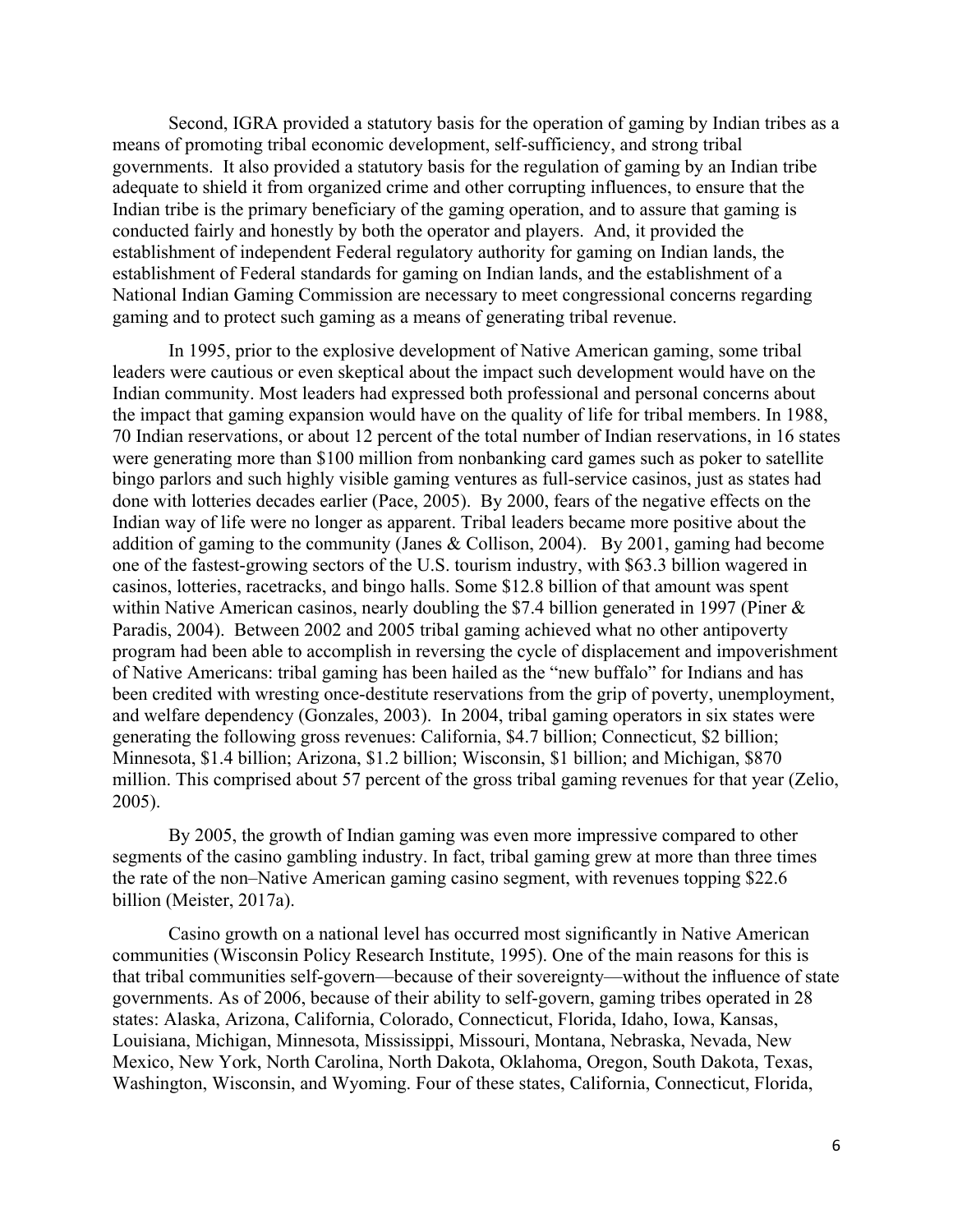and New York, experienced major growth in tribal gaming (Froelich, Schaller**,** & Klaczek, 2007).

As a side note, sovereignty, the exclusive right to exercise supreme authority over a geographic region, is the source of much controversy when applied to Native American tribes, despite their centuries-old legal status as independent nations. Further, mention casinos as an outgrowth or privilege of Indian sovereignty and the hostility certainly heats up (Light & Rand, 2005, p. 79).

By 2006, of the 562 federally recognized Indian tribes, a total of 226 tribes, or about 40 percent, in 28 states were engaged in some form of gaming (Froelich, et al., 2007). In 2007, even amidst a struggling economy, gambling revenue at Indian gaming facilities grew at a modest pace of 5 percent over 2006 (Research & Markets, 2009). Also, in 2007, in Oklahoma, the state with the most gaming facilities, tribal casino revenue jumped 22.3 percent (Meister, 2008).

What is more, in 2006, Congress introduced legislation to protect their own casino interests from those tribes that are outside reservation. Further, the Bureau of Indian Affairs (BIA) had faced increasing pressure to tighten regulatory policy and oversight of casino approvals. In particular, the BIA had been instructed by Congress to implement new procedures after two decades of IGRA's existence. These procedures would allow local communities to have more influence in the siting of casinos in their community and would make the process of casino approval more transparent. To many tribes, however, the proposed regulations would further encroach on tribal sovereignty (Oversight Hearing on the Implementation of the Indian Gaming Regulatory Act, 2001, pp. 107-166).

As of 2008, 233 Indian tribes, including two Alaska Native villages (i.e., Tlingit and Haida Tribes), operated 411 casinos, bingo halls, and pull-tab operations spread throughout 28 states, creating more than 636,000 jobs: 284,000 in direct Indian gaming, 102,000 in indirect Indian gaming, and 208,000 in Indian gaming and government projects (National Indian Gaming Commission, 2009). As shown in Figure 1.0, Indian gaming revenues topped \$26.7 billion. To say the least, this compares favorably to revenues of \$7.4 billion 12 years earlier—a phenomenal growth of 259 percent (National Indian Gaming Commission, 2009).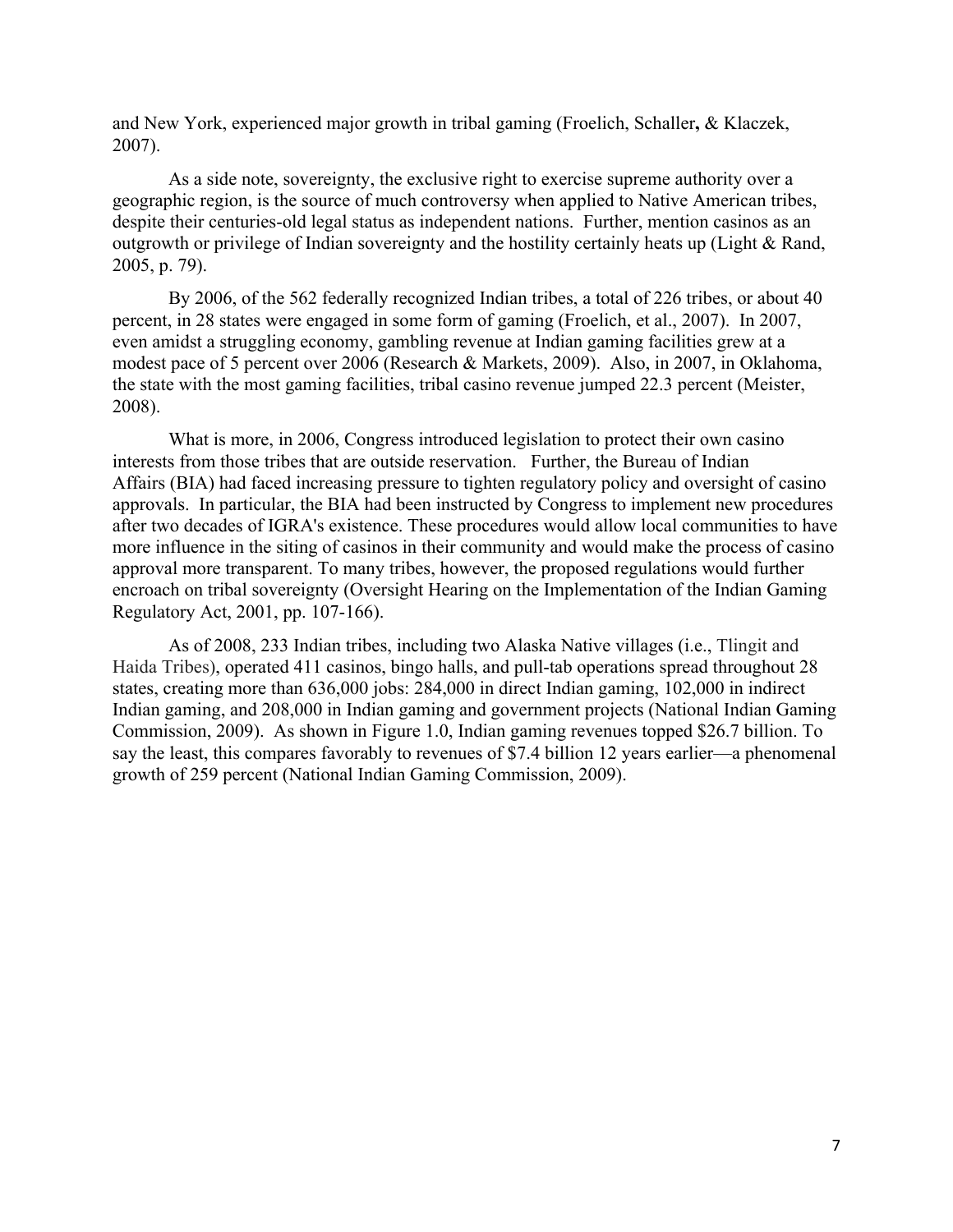

FIGURE 1.0. Revenue Growth in Native American Gaming. National Indian Gaming Commission (June 2009).

Even with the progress of tribal gaming, more than two thirds of Native American tribes do not participate in gaming at all. Some tribes, such as the Navajo Nation, with lands in Arizona, Utah, and New Mexico (i.e., over 17.5 million acres), rejected Indian gaming for a long time, including in referenda. However, in a 2006 statement Navajo Nation president Joe Shirley Jr. affirmed: If everything falls into place, we will see our first casino in short order (Helms, 2006). Finally, in 2008, after much debate, the Navajo Nation finally approved its first casino, offering slot machines, a bingo hall, and table games such as blackjack and poker. It is called Fire Rock Navajo Casino and is located just east of Gallup (i.e., in the town of Church Rock), New Mexico, along Interstate 40 (Giago, 2008). The casino has surprised everyone in terms of the actual revenue it is producing. In fact, it is doing so well that the Navajo Gaming Enterprise is hoping to build three more casinos as soon as possible (Gallop Independent, 2009).

Other tribal governments are engaged in policy debates over whether or not to permit gaming and related commercial developments on their reservations (Pully, 1999).

# **CURRENT GROWTH: 2009 – TO THE PRESENT**

What can we say about the continued evolution of the Native American gaming industry? To evaluate the factors of the industry's growth, we must now look over what happened between 2009 and the present.

For many Navajos, the leap into gaming promises solutions to decades-old challenges of poverty and neglect on the reservation, yet the speed at which casinos were build was a source of anxiety for others. In fact, between 2008 and 2013, four casinos opened with a total investment of nearly \$300 million from the Navajo Nation Land Acquisition Fund (Carder, 2016, p. 319).

Ackerman (2009, p. 276) stated that the United States had a problem with the reasonable management of Native American gaming, a problem that is not being solved by the Indian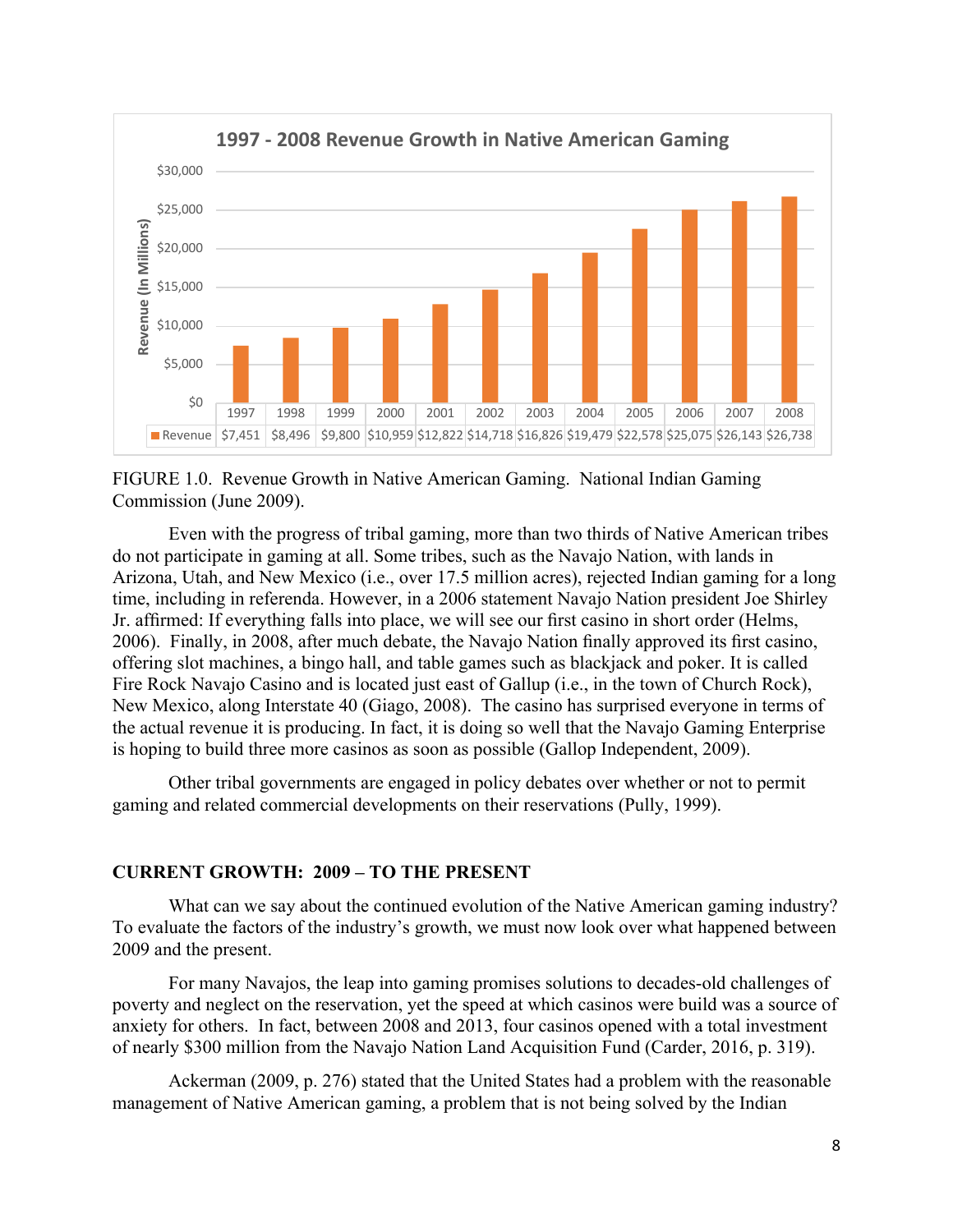Gaming Regulatory Act (IGRA). Unfortunately, IGRA is a prescription for litigation between the tribes and the states. That said, if Native Americans have the exclusive right to regulate gaming on their lands, as clearly stated in *California v. Cabazon* and echoed in IGRA section  $2701(5)$ , then section  $2710(3)(A)$  is at best contradictory and at worst unconstitutional.

In keeping with Ackerman (2009, p. 277), this researcher goes on to state that the only gaming that has been limited in South Dakota is that of the Native Americans. The treatment of the tribe in this context is clearly unfair and a violation of equal protection under the law.

Conner and Taggart (2009, p. 68), from the findings of their own study, state that, although the future of Indian gaming across the country remains uncertain, the Indian Nations, at least in New Mexico, engaged in gaming have taken action to secure the continuance of their operations into the next half-century. During the 2007 state legislative session, a majority of gaming revenue sharing and grants the state more regulatory authority in exchange for gaming compacts that extend to 2037.

In 2010, in *"The Growth of the Native American Gaming Industry: What has the Past Provide, and What Does the Future Hold?",* Schaap (2010) authored the following:

Today, Indian gaming is a visible exercise of the sovereign authority of tribes and despite tough economic conditions, the industry remains strong. In addition, casino operations appear to be more economically stable than other types of businesses in the amusement and recreation sectors (pp. 378-379).

Schaap (2010) further noted, in that same article, that:

The socioeconomic impacts of Native American gaming, as of 2008, include \$26.7 billion in gross revenues. These impacts should lead us to believe that the advent of Indian gaming, at least in the past, has created positive socioeconomic effects for tribal nations (p. 383).

As later stated by Akee, Spilde, and Taylor (2014):

Tribal government gaming has created differential outcomes across time and space in Indian Country. The opportunities enshrined in and the constraints created by the Indian Gaming Regulatory Act (IGRA) are still revealing themselves as tribal-state gaming compacts, tribal government capital investment, and federal actions that continue to evolve. As with many federal policies intended to clarify rights across Indian County, IGRA's compacting provision has instead created a patchwork of regimes that result in differing outcome across time and geography (p. 58).

As acknowledged by Kodish, Gittelsohn, Oddo, and Jones-Smith (2016, p. 1): American Indian-owned casinos are perceived to influence the health of tribal communities through three pathways: 1) improving the tribal economy, 2) altering the built environment, and 3) disrupting the social landscape. Specifically, improved cash flow has resulted in new wellness programs, community centers, places for recreation, and improved social services. Also, higher disposable incomes have led to better financial stability, increased access to healthy food, and more opportunities for physical activity.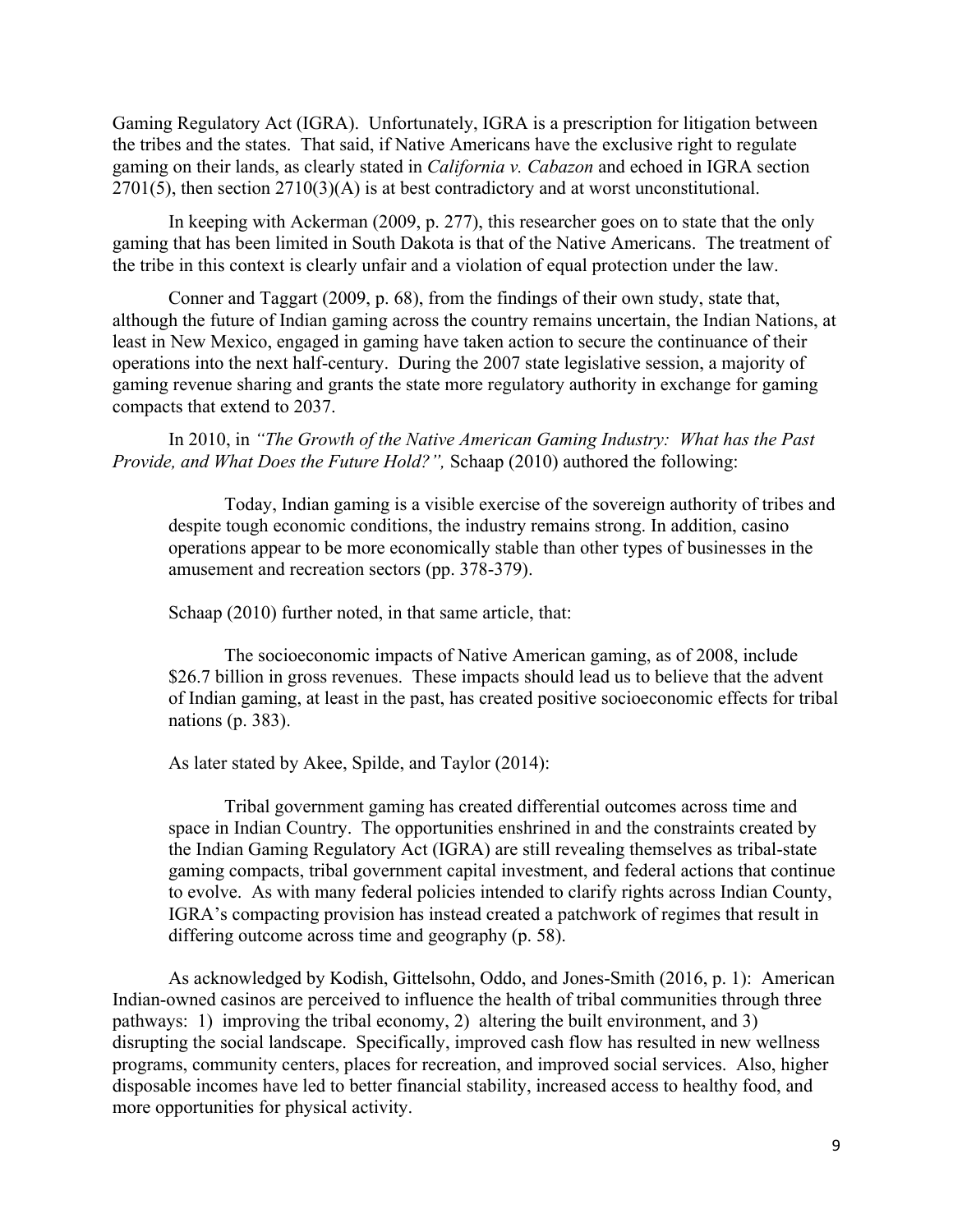According to Akee (2019) of the Brookings Institution, founded in 1916 an American research group on Think Tank Row in Washington, D.C., and UCLA, research outcomes indicate that those escaping poverty had children who achieved higher educational achievement and decreased arrests. Akee also showed that establishments on American Indian land fared better during the Great Recession than those located outside of it. Taylor, in the same piece, stressed that the gaming industry is a result of the self-determination of tribal governments and their inherent sovereignty. Taylor also described the impact on political and cultural dynamics of return migration back to the reservations because of increased economic activities on the reservation (Akee, 2019).

As stated by Meister (2017a), U.S. Indian gaming experienced strong growth on a nationwide basis in calendar year 2015 (5.5percent), more than doubling that in 2014 and surpassing its pre-recession growth rate for the first time. This was the sixth straight year of growth following the Great Recession, leading to a new all-time high of \$30.5 billion in gaming revenue in 2015. Amidst this evolution, tribal gaming has come to generate over 44 percent of all gaming revenue in the casino gaming industry (2017b).

Non-gaming amenities continued to expand at many Indian gaming facilities. In 2015, non-gaming revenue grew approximately 4.5 percent to an all-time high of \$3.9 billion. Altogether, the \$34.4 billion in gaming and non-gaming revenues were generated by 242 tribes operating nearly 357,000 gaming machines and 7,700 table games in 494 gaming facilities in 28 states.

Notably, Indian gaming's growth outpaced that of the U.S. economy in 2015 (gross domestic product grew 2.5 percent and per capita disposable personal income grew 3.1 percent). It also outperformed other casino gaming segments to become the largest industry segment (i.e., the commercial casino segment grew 1.6 percent).

While Native American gaming grew in most states in which it existed (24 of 28 or 86 percent), there was a wide disparity in performance across states, varying from approximately +16 percent in Texas to -14 percent in Wyoming. Furthermore, gaming revenue was highly concentrated among: (1) a relatively small number of large Indian gaming facilities; (2) the largest Indian gaming states; and (3) Class III gaming.

Native American gaming generated significant economic impacts in 2015. First and foremost, Indian gaming continued to help promote tribal economic development, selfsufficiency, and strong governments. Gaming profit is used by tribes to fund government operations, develop infrastructure, support social and economic programs and services, and finance other business ventures.

Indian gaming also continued to have a significant economic impact on surrounding communities and the general economy. Its total contribution to the U.S. economy, including both direct and secondary impacts, totaled approximately \$103.0 billion in output (i.e., value of sales); 770,000 jobs; \$35.5 billion in wages; and \$12.3 billion in fiscal impact [i.e., including \$1.8 billion in direct payments to federal, state, and local governments, and \$10.5 billion in federal, state, and local taxes on secondary economic activity stimulated by Indian gaming] (Meister, 2017a).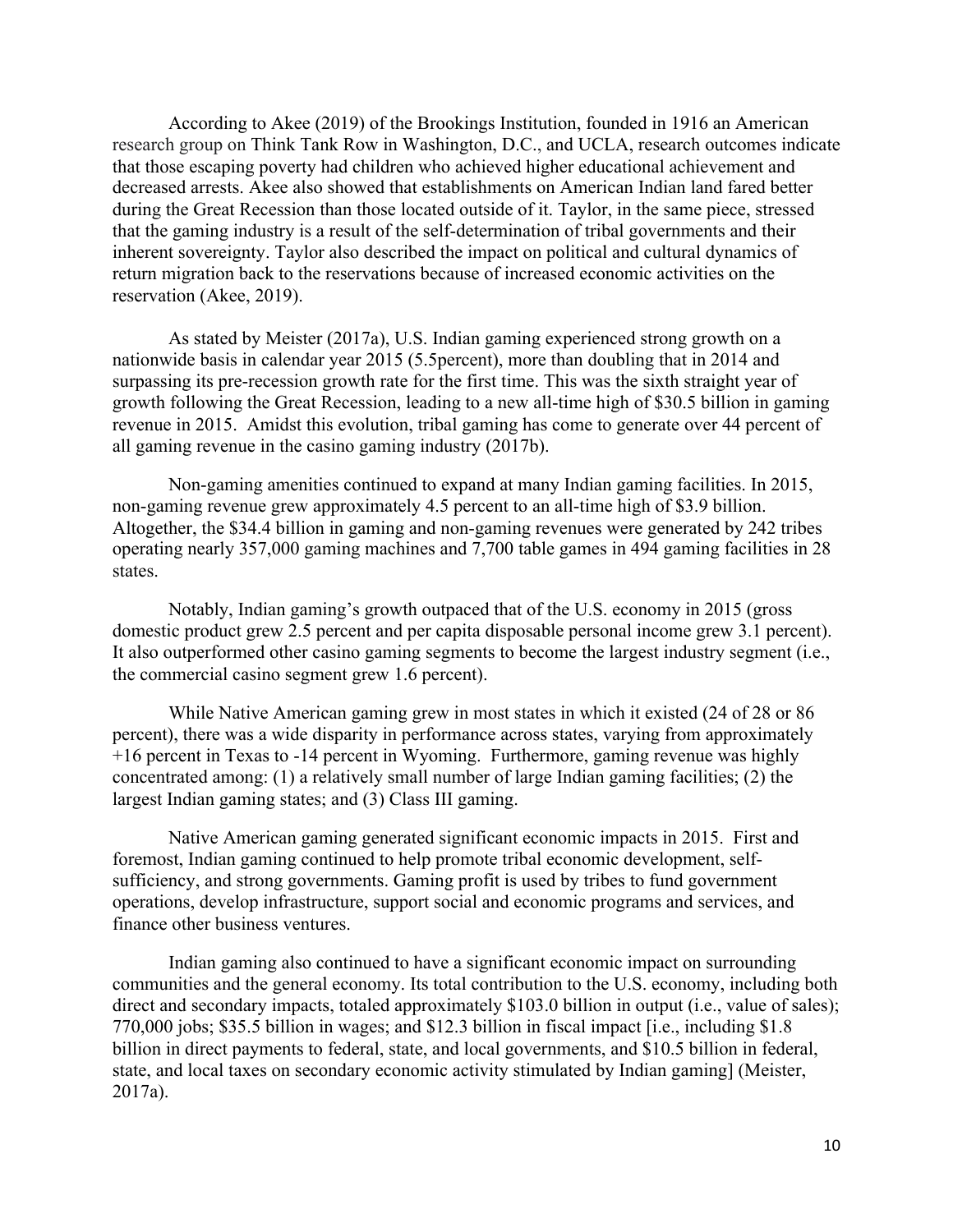According to Schilling (2018), Indian gaming is the most heavily regulated form of gaming in the country, with up to three levels of regulatory oversight (p. 4). Still, the last few years have seen tremendous growth in the gaming industry, both in the number of new facilities opening and in the gross revenues those facilities are earning. Over the last few years, tribes have begun to refocus on Class II gaming.

More recently, specifically in the state of Oklahoma, three of the most powerful tribes have filed a federal lawsuit against the state's governor, asking the court to help resolve a dispute over gambling at tribal casinos.

The Cherokee, Chickasaw, and Choctaw nations want a federal judge to determine whether the state compacts, that allow gambling exclusively at tribal casinos, automatically renew their compacts for another 15-year terms. Further to this point, the tribes contend all the conditions have been met for the compacts to renew.

Since the compacts were approved, casino gaming has exploded in Oklahoma with more than 130 casinos now dotting the state, generating revenues in excess of \$2.3 billion from games covered under the compacts, ranging from gas station annexes to resort-style casinos (Murphy, 2019).

There appears to be many claims pending and/or completed about tribal compacts. For example, as stated by Miller (2019), eleven state-tribal gaming compacts were signed in Wisconsin in 1991 and 1992, and Indian gaming casinos featuring electronic games and blackjack tables began operation across the state. Currently, 15 Class III facilities offer both electronic and table games and nine facilities offer only electronic games. The compacts require the tribes to submit annual independent financial audits of casino operations to the Department of Administration (DOA) and to the Legislative Audit Bureau.

The National Indian Gaming Association (2019) provided the following information about the growth of Native American gaming: The total number of federally-recognized Indian tribes is 562. This is the same as in the previous 20 years (1988-2008). The total number of tribal governments engaged in gaming (Class II or Class III): 224. This is down by 9 from the previous 20 years. The total number of tribal governmental gaming operations is 354 (several tribes operate more than one facility). This is down by 57 from the previous 20 years in which there were 411 operations. The total number of states with tribal governmental gaming is 28 (i.e., Class II or Class III). This is the same as in the previous period. The total number of jobs is about 400,000. The national percentage of Indian to non-Indian employees is 75 percent non-Indian and 25 percent Indian. In areas of high unemployment such as North and South Dakota, 80 percent of Tribal governmental gaming employees are Indian.

With regards to revenues, as shown in Figure 2.0, as of 2018, Native American gaming revenues topped \$33.7 billion. This compares favorably to revenues of \$26.7 billion 10 years earlier (2009)—a growth rate of 27.1 percent, for an average revenue growth per year of 2.4 percent. Although this progression, in percentage terms, is significantly lower than in the previous 12-year period (1997-2008), it still shows that Indian gaming is exhibiting positive and sustainable growth.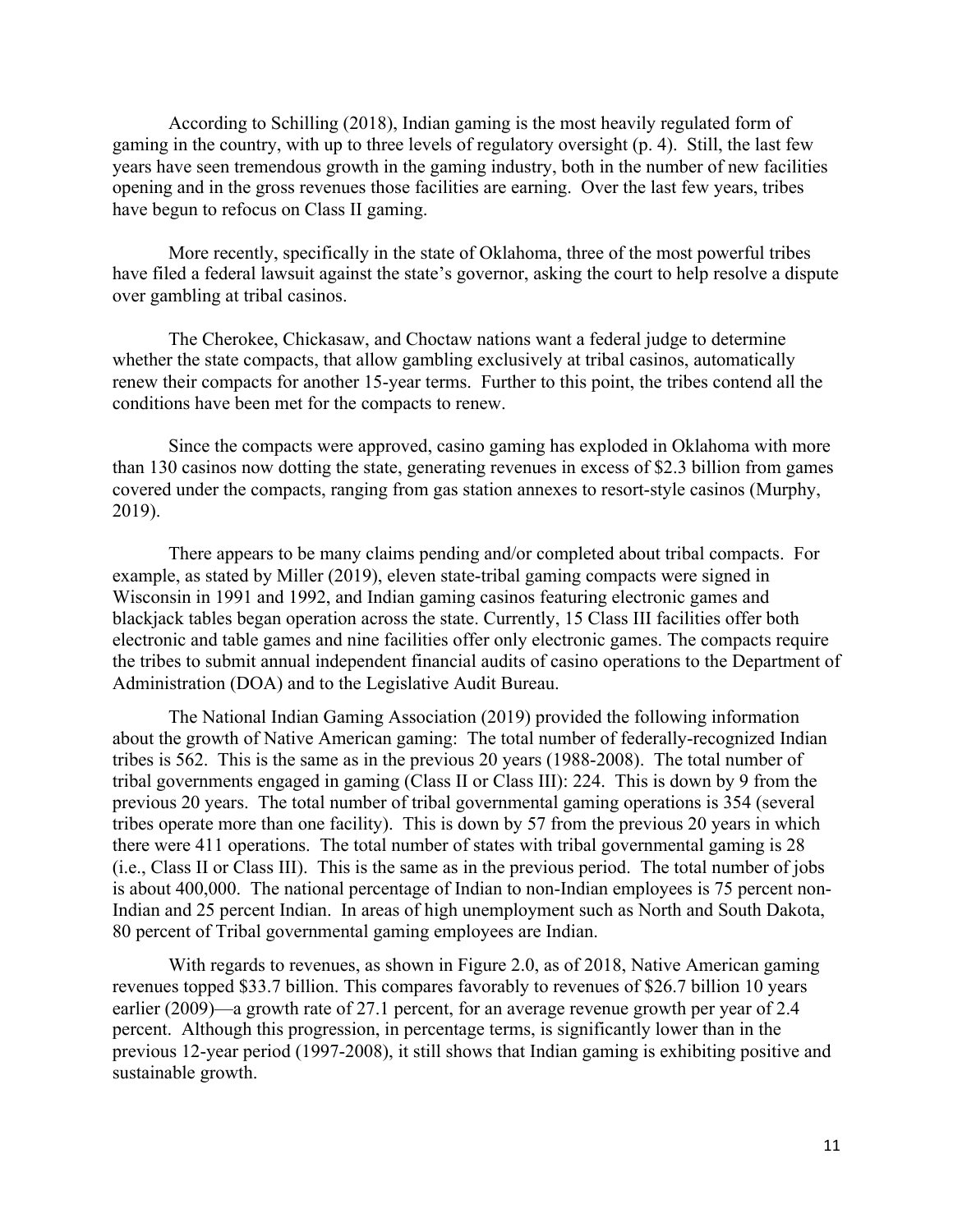By comparison, the Las Vegas Strip (i.e., a stretch of South Las Vegas Boulevard in Clark County, Nevada, that is known for its concentration of resort hotels and casinos), in 2017, had revenue of \$17.8 billion dollars for rooms, food, beverages, and gaming combined, with gaming revenue accounting for \$6 billion (Sheldon, 2018). However, 2020, because of COVID 2019, has seen an overall economic downturn.



FIGURE 2.0. Revenue Growth in Native American Gaming. National Indian Gaming Commission, 2020.

The recent growth of Native American gaming has, in some instances, changed the face of tribal economies, but it has also proven to be very ineffective in other situations. Although tribal victories over the governmental and cultural oppression in the 1950s yielded a dynamic transformation, economic success fell short in comparison. Unemployment is down and personal income has increased, but only a handful of tribes has made economic changes. Their strides have been spotty and fluctuated greatly from each Native reservation. This was happening because, for most tribes, their lands were not economically productive, infrastructure was poor, and they were far away from prospering markets of large populations. In order to address the issue of poverty, Native American tribes were required to fuel some type of economic development. Native Americans sold some of their tribal land to prospecting non-Natives so as to stimulate economic growth, but tribal gaming has proved to be the single largest source of income in the Native community. However, the United States government intervened in tribal affairs throughout the rise of Native gaming.

Many tribal governments have seen substantial improvements in their ability to provide public services to their members, such as building schools, improving infrastructure, and shoring up the loss of native traditions. Tribal gaming operations have not been without controversy, however. A small number of tribes have been able to distribute large per-capita payments, generating considerable public attention. Additionally, the national expansion of Native American gaming has led to a practice that critics called *reservation shopping*. This term describes tribes that, with the backing of casino investors, attempt to locate a casino off their reservation, usually near a large urban center. However, although authorized by the Indian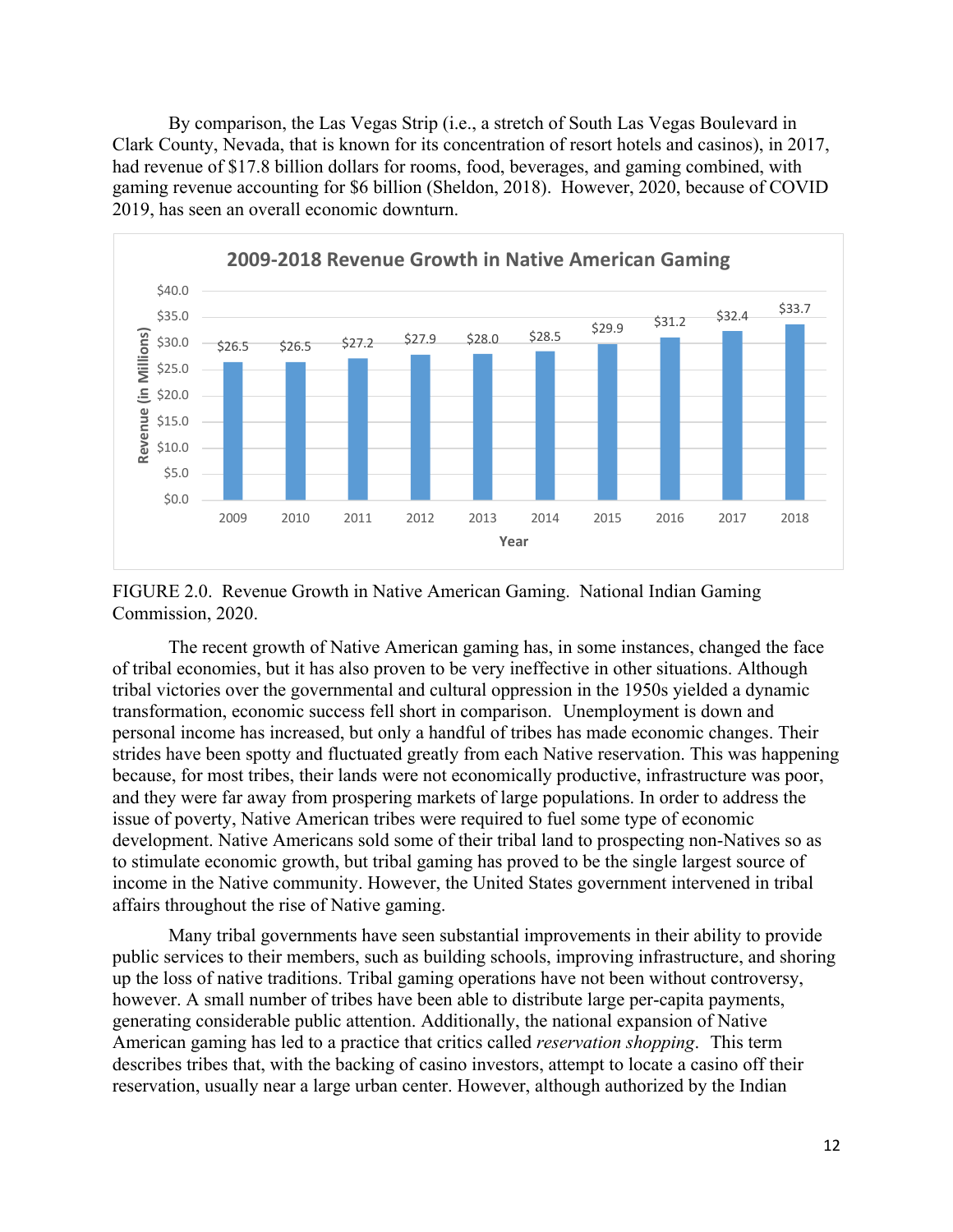Gaming Regulatory Act, only three "off-reservation" casinos have been built to date (Wikipedia, 2019).

## **WHAT DOES THE FUTURE HOLD?**

Sadly enough, Native American families still live below the poverty line at rates nearly three times the national average. Nearly one out of every three Native Americans lives below the poverty line. One half of all Native American children under the age of 6 years on reservations is living in poverty. On average, Native American families earn less than two thirds the incomes of non-Native American families. As these statistics indicate, poverty in Native American reservations is an everyday reality that pervades every aspect of Native American life.

Approximately 90,000 Native American families in Native American reservations are homeless or under-housed. One third of Native American homes are overcrowded; nearly one in five Native American homes on the reservation is classified as severely overcrowded. One out of every five Native American homes lacks adequate plumbing facilities. Simple conveniences that the rest of us take for granted remain out of the grasp of many Native American families.

Additionally, Native Americans still suffer from diabetes at two-and-a-half times the national rate. Native American children suffer the wrenching effects of fetal alcohol syndrome at rates far exceeding the national average. Perhaps most shocking of all, Native American youth between 5 and 14 years of age commit suicide at twice the national rate. Overall, the suicide rate for Native Americans between the ages of 15 and 24 is nearly three times the national rate (National Indian Gaming Association, 2013). That said, and according to Conner and Taggart (2013, p. 27), for many (tribal) nations, Indian gaming would appear to be a stepping-stone, and not a cure-all, for addressing the deplorable conditions found in Indian Country.

Having said this, tribal gaming continues to be a for-profit business clearly designed to relieve tribal poverty (Anderson, 2013). Tribes continue to use commercial casinos for tribal efforts at job creation (Humphreys & Merchand, 2013). In addition, tribal leaders have encouraged economic development, which has, unequivocally, improved health, education, and housing, and provided aided additional funding for necessary programs (Debenport, 2012). Wolfe, Jakubowski, Haveman, and Courey (2012) found that the increase in economic development (i.e., tribal gaming) has improved the health and welfare of the tribal community.

In a study performed by Ackerman and Bunch (2012, p. 60), these researchers found that their analysis on gaming compacts resulted in important differences between states in the degree of control exercised over Native American gaming operations. More importantly, the term of the compact in years is critical, since short-term compacts limit the potential for tribes to secure long-term financing to build up-scale, high-quality facilities that will likely attract more business.

Furthermore, according to Ackerman and Bunch (2012, p. 64), the notable variation in tribal-state compacts revealed the important issue of the fair and equitable treatment of all tribes across the United States with regards to tribal gaming activities.

Note: Tribal-state compacts are he area where balance is sought between the interest of the tribe and the interest of the respective state (i.e., when it comes to Native American casinos)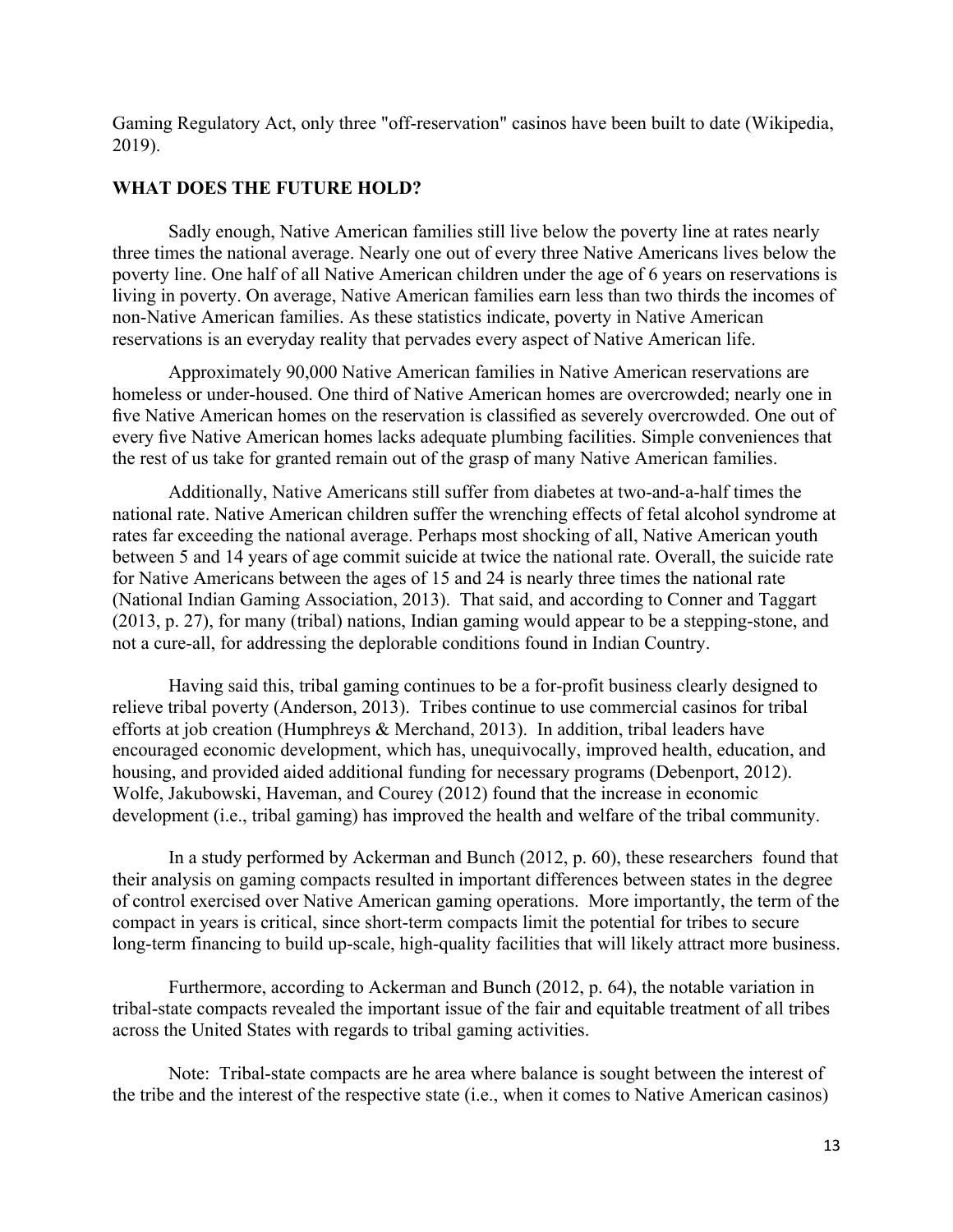(Webb, 2019). That said, The Indian Gaming Regulatory Act of 1988 requires that tribes sign negotiated compacts, or agreements, in good faith, with their state governments to clarify a range of jurisdictional issues surrounding regulation and scope of gaming. Each compact must be negotiated with the Governor, ratified by the State Legislature, and finally, approved by the Department of the Interior (cniga.com, 2020).

Despite all the good or not-so-good news coming from Indian country, since the passage of the Indian Gaming Regulatory Act of 1988, the accumulated economic and social deficits on reservations are still so large that even if Indian income growth keeps its current pace, it will take decades for American Indians to close the gap with the average American (Akee, Spilde, & Taylor, 2015).

Schilling (2018) asserted that the tribal gaming industry will continue to lead the way in gaming technology and innovation (p. 6). Emerging platforms will allow tribes to increase their market base. A challenge here arises as lawmakers consider regulatory approaches and structures for these emerging platforms such as internet gaming, mobile gaming, skill-based and any other new gaming innovations. It is imperative that tribes have a voice in those discussions to ensure that the longstanding federal Indian self-determination policy principles explicitly referenced in IGRA inform those discussions.

As indicated by the data presented, Indian gaming continues to increase. In fact, Indian gaming is considered one of the top industries in this country. With the historic 2018 election behind us, the National Indian Gaming Association is educating a new group of legislators about the success of Indian gaming (National Indian Gaming Association, 2019). Still, Indian gaming is a very political issue that is extremely misunderstood outside of Indian country, and not well understood within it (Robertson, 2017).

As said by WTKR-TV (2018)—covering southeastern Virginia to northeast North Carolina—the Pamunkey Indian Tribe, located in King William, Virginia, on about 1,200 acres, are in negotiations to build a resort casino and spa along the Elizabeth River. A spokesperson for the tribe added that the casino would include slot machines, table games, and typical games that you would see at a casino.

Per Abbott (2018), a new Hard Rock Hotel & Casino, which is owned by the Estom Yumeka Maidu Tribe of California and the Seminole Tribe of Florida is expected to open soon in Yuba City, California. It is believed that the hotel and casino are going to make a world of difference for the Yuba-Sutter area, employing 1,300 – 1,400 people.

As stated by Morgen (2019), a casino project proposed by the Tejon Indian Tribe for a 306-acre area south of Bakersfield, California has taken an important step forward. By constructing a casino here, the tribe said in the report that it hoped to reestablish a homeland while creating a revenue source that could fund education, health, and governmental services for tribal members.

As per Graham (2019, p. 2), because Native American gaming is doing so well, tribes want to open casinos near major urban areas to increase their profits. More so, it would allow tribes, agreeing with H.R. 375, to do reservation shopping, acquiring land that is favorable to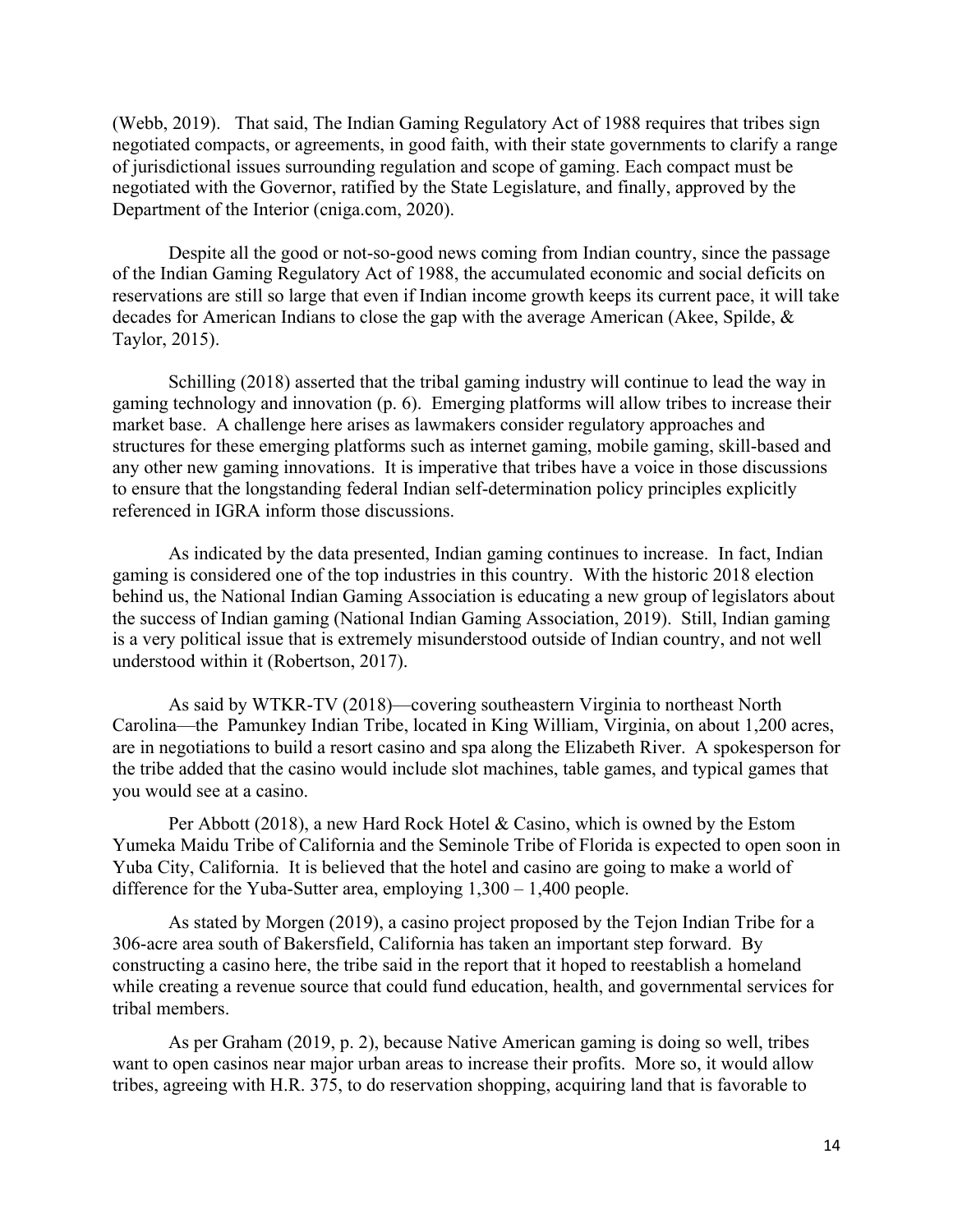new gaming facilities, separate from considerations of the tribe's history of the desires of the local communities.

It should also be noted, according to Creager (2019), that the Golden Mesa Casino, under construction outside of Guymon, Oklahoma, will be the first belonging to the Shawnee Tribe. This casino is expected to have a \$34 million impact on the state and increase tourism in the area.

As the Indian gaming industry enters its third decade of formal existence, it continues to be a prominent source of revenue for Native American nations. However, labor force participation has dropped off for both per capita payment and no pay Class III gaming tribes in the most recent decade. In addition, there has been diminishing returns on investments in gaming operations for more than 20 years—as more tribes have adopted gaming in the 2000s (Conner & Franklin, 2019).

Finally, as Hopper (2019, n. p.)—a Tlingit, Kagwaantaan Native American from Juneau, Alaska—wrote about, where a diverse group of academics, regulators, and researchers came together for a historic symposium on Indian gaming at the Brookings Institution, where Chairman Ernest Stevens (i.e., an enrolled member of the Oneida Nation in Wisconsin) of the National Indian Gaming Association brought it down to a relatable level when he said:

We need the world *not* to be afraid of Indian people expanding our horizons because we got a long way to go. In the next six months, I am going to hold two more brand new grandbabies. So, I will be up around 17 grandchildren. I want these kids to have something to live for and I want America's children to have something to live for. That is what Indian gaming is all about.

#### **CONCLUSION**

Indian gaming is no longer in its infancy. As such, Indian tribes will face new competition as state-sanctioned casinos continue to spread. Still, the effects of tribal gaming on Native American nations have been profound. The assistant secretary of Indian affairs at the U. S. Department of the Interior stated, "Indian gaming is simply the most successful economic venture ever to occur consistently across a wide range of American Indian reservations" (Akee et al., 2015, p. 196). What then is the reason(s) for the success of Native American gaming? Like all things, there is no single reason for the industry's accomplishments. Multiple factors are at play. Some likely factors include the following:

- Scale Tribes own 488 gaming facilities in 28 states. This includes some of the biggest land casinos in the United States, such as the Mohegan Sun and the Foxwoods Resort.
- Interest The media is interested in this phenomenon. Because of the glitz and glamour of some of these casinos (i.e., marketing programs), the media attention surrounding them has been intense. This leads to awareness, which leads to visitors.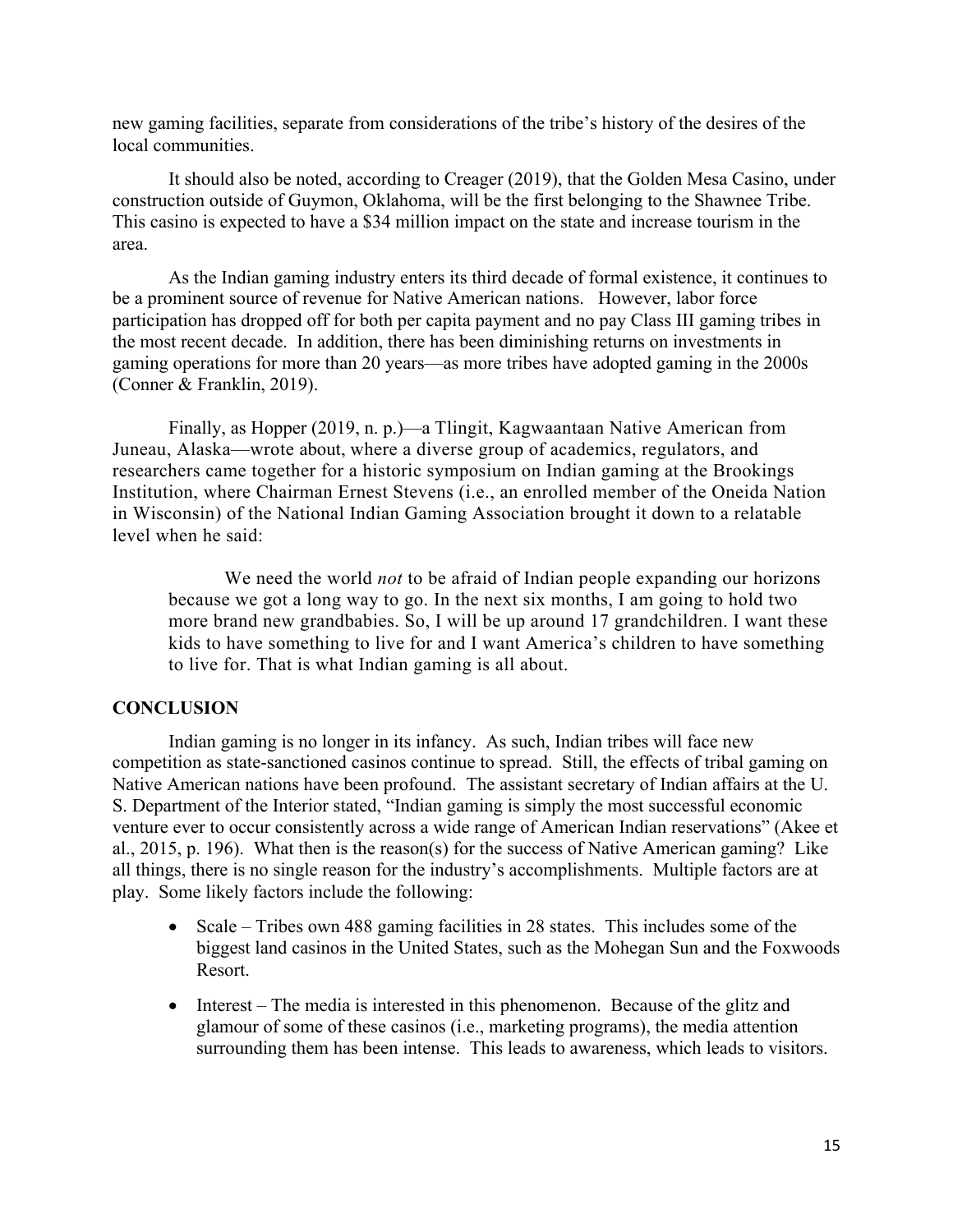- Determination It is no secret that many tribes were and still are much poorer than average. The scent of success and the subsequent determination and hard work that make it happen have no doubt played a role in the story of Native American gaming.
- Laws Although many casinos on reservations do pay state taxes and contribute greatly to their local economies, some do not have to pay state or even federal taxes. That means more monies to reinvest in new establishments and to improve existing ones (Brown, 2018).

The complexities of Native American gaming—sovereignty, constitutional law, shifting courts, state domination, historical locations, compact processes, modernity, economic development, politics, and so on— remain far beyond the scope and focus of any single journal article. Still, it is necessary to fully explore these concepts, if possible, in real situations (Fenelon, 2006).

Indian gaming can signal where Native Americans and the Native American nations are headed in the United States, which has formally stated that it wants to recognize all its citizens and their diversity (Indian Country Today, 2006)*.* In the past Native Americans have been one of the nation's smallest and least influential minorities. For generations, many descendants of the country's oldest inhabitants have felt embittered and belittled. With little or no economy or tax base to fund essential services, Native Americans turned to gaming, through self-determination, to generate government revenue needed to fund these services and provide employment for tribal members (National Indian Gaming Association, 2009). Now, because of tribal gaming, they are emerging as an economic and political powerhouse. As such, they are pouring millions into gubernatorial races, and politicians are scrambling to get Native Americans on their side. At least two members of the U.S. Senate arguably owe their seats to Native Americans. Native Americans have also helped elect governors and U.S. House members (USA Today, 2003).

Cramer (2005) contended that since 1988, the expansion of tribal bingo and casino operations has been acknowledged in the public eye, exposing it to greater politicization and backlash; much of this reaction centers on arguments that tribes only want official acknowledgment to establish casinos. However, gaming could not have been a motivation for the earliest petitioners; it is unlikely to be the sole motivation for legitimate tribal groups seeking recognition now. Nonetheless, the media's conflation of gaming with acknowledgment makes it clear that the American public is uneasy with tribal self-assertion and Indian self-determination, at least when it comes to gaming enterprises, whether or not a connection exists between petitioning and a desire for gaming (Cramer, 2005).

Nevertheless, tribal gaming is creating some positive social and economic opportunities for Native Americans where few were available before. Gaming dollars have appreciably improved the basic health and education on reservations. Tribal gaming has also succeeded where other federal programs have failed for decades, the federal government tried with little support to spur economic growth on Indian reservations. Invariably, these federal efforts met with little success because federal funding did not follow the policy declarations. Although Indian gaming revenues have made a marked difference in the lives of many tribal families, the federal government's responsibilities cannot be ignored (National Indian Gaming Association, 2009). Phenomenal growth has been achieved, but gaming has also drawn increased attention and scrutiny from politicians, regulators, media, and the public (Meister, 2017a).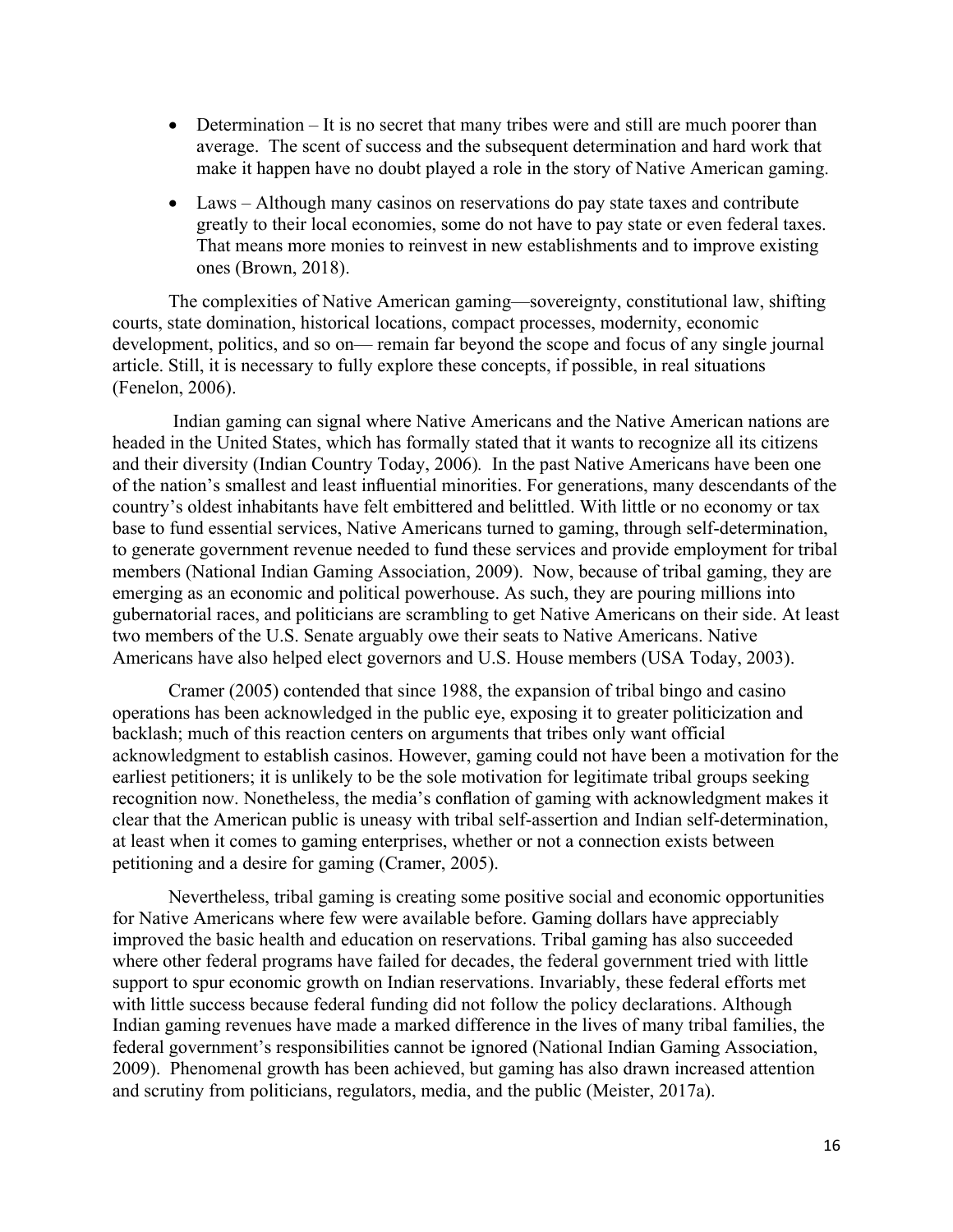In addition to these positive socioeconomic impacts, evidence also demonstrates that Native American tribes contribute, as mentioned before, to local economies through taxes, revenue sharing, employment of non-Native Americans, contributions to local charities, and a myriad of other ways. These tribal gaming communities for the most part have made good use of their newfound wealth to the definite benefit of their tribal members (National Indian Gaming Association, 2004).

Based on the results of this inquiry and assessment, the reasons for the industry's growth can best be understood by examining the background and stimulus of the social and economic growth while taking into account the many policies and decisions that have molded the industry into what it is today. The key to understanding why the Native American gaming industry will grow in the future is not to look for one specific reason but rather to see that the industry will grow because of a multitude of reasons. Still, the success of tribal gaming has opened opportunities for Native Americans to participate for the first time in corporate America. At the same time, this success is forcing some American business and legal practices to become culture—and place— specific, grounded in the nuances of localized tribal jurisdictions.

While this paper is strictly a descriptive review of the Native American gaming industry, the impacts of Indian gaming, especially on Indian country, remains far from complete. Much of what is known about gaming on Indian country remains far from complete. Much of what is known about gaming's effects is informed by anecdotal testimonials, case studies, and comparative designs working with relatively small samples. Still, these and similar studies indicate gaming is having positive and beneficial impacts on Native American communities. More specifically, the impact of gaming varies substantially across different types of gaming situations in Indian country (Conner & Taggart, 2013).

According to Harrison (2018), this author, writing about the trends impacting Native American gaming stated the following:

- Demographics are changing, and millennials are the largest consumers it is all about experience for the millennials. The story is to understand the complexity of those changes to increase engagement, frequency and spend by using analytics.
- Guest journey and guest service must be at the forefront of design and innovation.
- IT infrastructure and applications related to commerce, marketing, loyalty, and guest experience management are closely intertwined and must be examined thoroughly as part of business process analysis.
- It will be critical for the Native American gaming enterprises to offer new entertainment environments that will have a mix of leisure, retail, food courts, etc., that would appeal for the current target guests.
- Creating a sense of place for the guest in addition to the core gaming product.

Given that gambling is an accepted form of entertainment, it is likely that tribal gaming will continue to be an important part of the American economy. In fact, positive changes are happening, including the following:

- More young adults are moving back to reservations;
- A 11.5 percent population increase;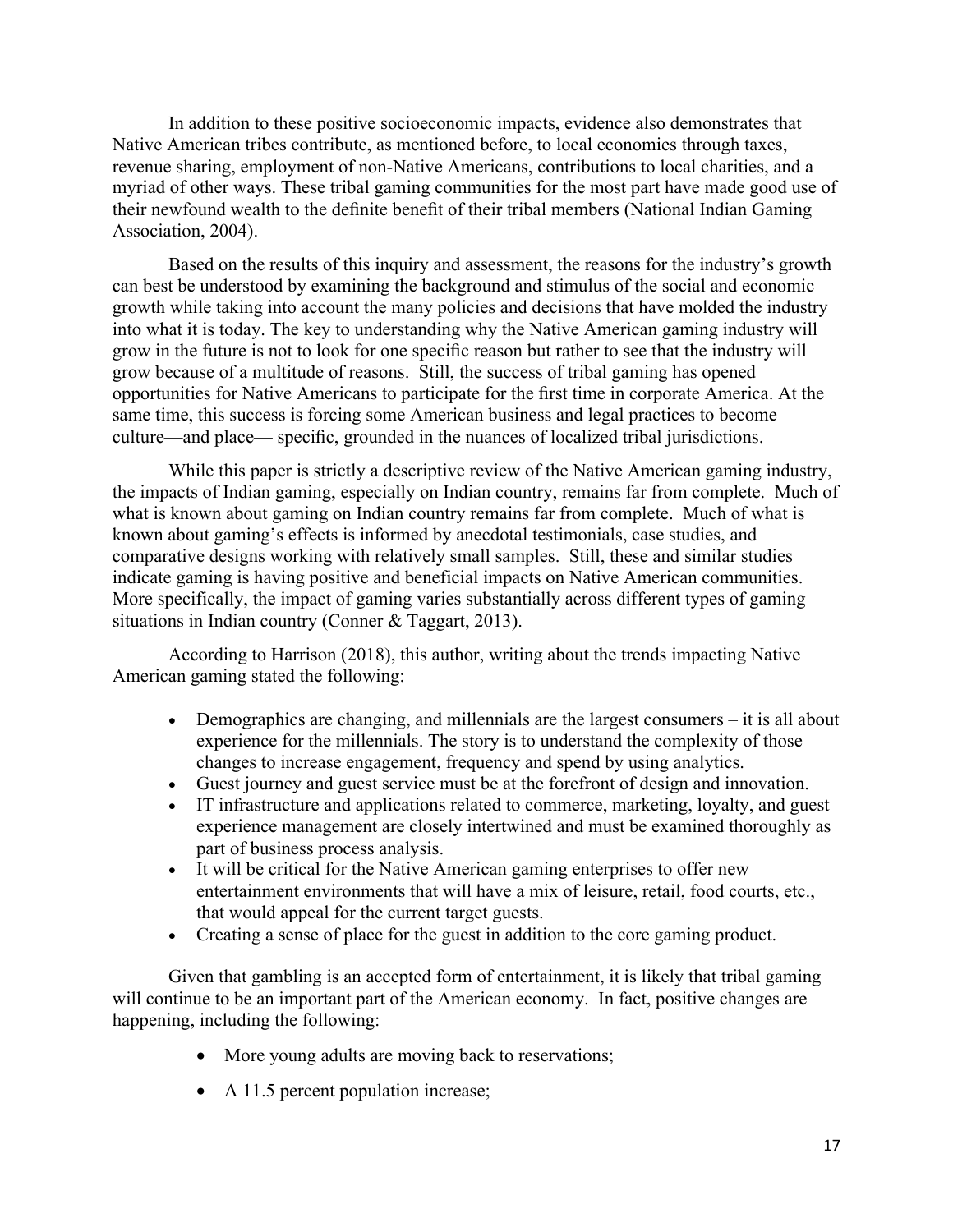- An adult employment increasing by 26 percent;
- A 14 percent decline in the number of working poor;
- In counties with or near a casino, an increase in the employment-to-population ratio and a decrease in mortality rates (Gorman, 2019).

As the Native American gaming industry continues to mature, it will face the challenges of differentiating itself from the non-Native American commercial gaming industry, engaging the next generation of tribal members, and contributing to local tribal economies (Akee, 2019).

Indian gaming has, undoubtably, improved living conditions for Indians and all persons residing on tribal lands. When comparing the experience between the first decade and the second decade since Indian gaming was in introduced, Class III gaming improvements in the living conditions on Indian lands persisted, but on a flatter trajectory than in the prior decade (Conner & Franklin, 2019, p. 793).

## **LIMITATIONS AND IMPLICATIONS**

As mentioned early on in this study, this paper embodies a broad-spectrum analysis—an explanatory investigation—about the growth of the Native American gaming industry and possibilities the future may hold for America's indigenous people. It is not, however, an exhaustive scholarly research project. That said, this study's results must be interpreted with certain caveats in mind. First, the data presented here come from secondary sources, so it might be prone to errors. Second, the data does not necessarily constitute substantive economic research. For example, we reviewed different articles that presented diverse data for the total number of tribal casinos as well as different revenue amounts. Still, we believe that the information provided in this study has both theoretical and practical implications. In the meantime, to ascertain the current as well as future socioeconomic impacts of Indian gaming, further scholarly analysis of available social and economic data should be conducted.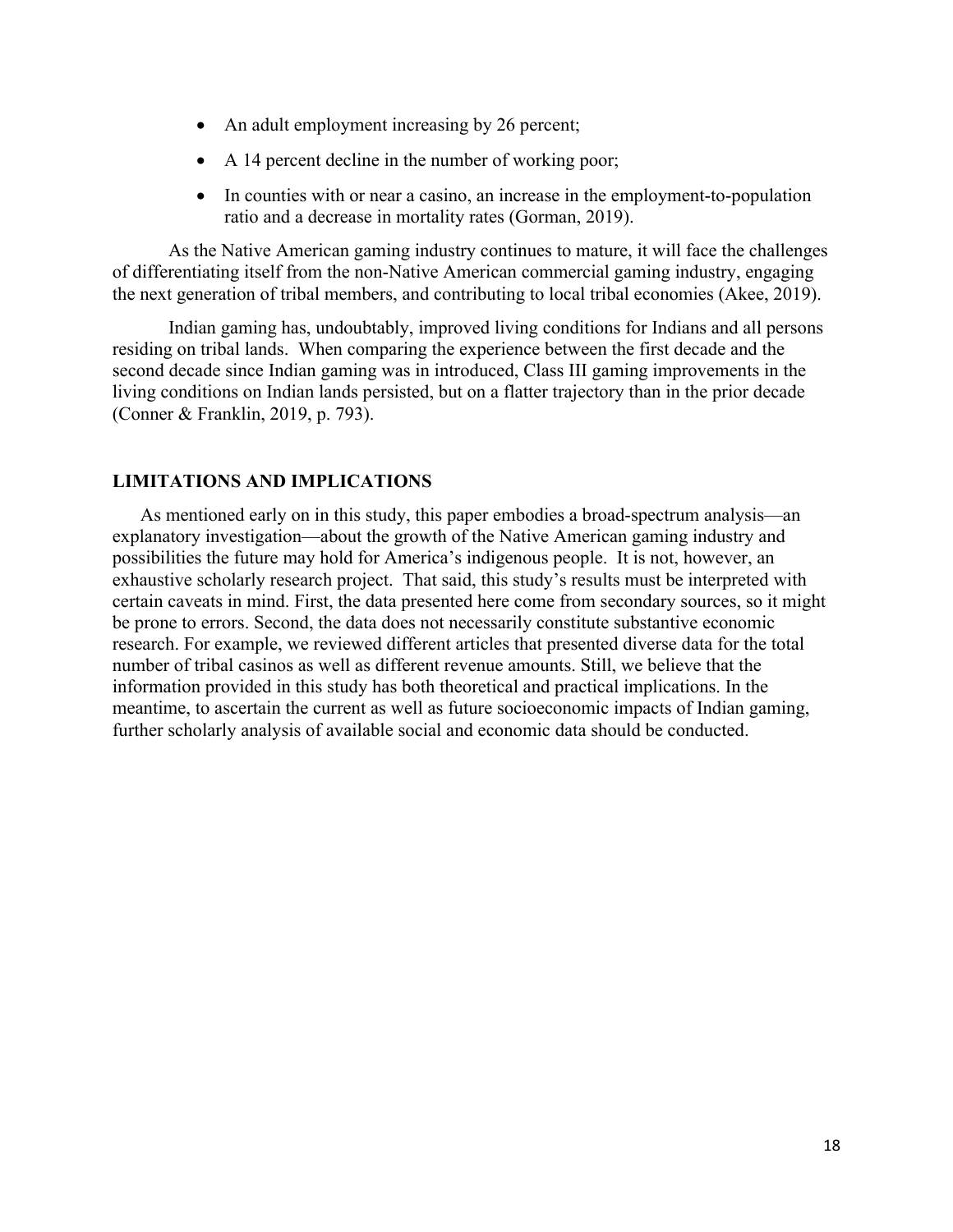## **REFERENCES**

- Abbott, J. (2018, December 5). Tribes share same vision for casino and hotel. *TCA Regional News,* 1-3.
- Ackerman, W. V. (2009, Spring). Indian Gaming in South Dakota: Conflict in public policy. *American Indian Quarterly, 33*(2), 253-279.
- Ackerman, W. V., & Bunch, R. L. (2012, Winter). A comparative analysis of Indian Gaming in the United States. *American Indian Quarterly, 36*(1), 50-74.
- Akee, R. (2019, April 8). The transformation of the American Indian gaming industry. *Brookings.* Retrieved from: https://www.brookings.edu/blog/up-front/2019/04/08/thetransformation-of-the-american-indian-gaming-industry/.
- Akee, R., Spilde, K. A., & Taylor, J. B. (2014). Social and economic changes on American Indian Reservations in California: An Examination of Twenty Years of Tribal Government Gaming. *UNLV Gaming Research & Review Journal, 18*(2), 39-64.
- Akee, R., Spilde, K. A., & Taylor, J. B. (2015, Summer). The Indian gaming regulatory act and its effects on American Indian Economic development. *Journal of Economic Perspectives, 3*(29), 185-208.
- Anderson, R. (2013). Tribal casino impact on American Indians well-being: Evidence from reservation-level census data. *Contemporary Economic Policy, 31,* 291-300.
- Brown, T. (2018, April 12). *The growth of the Native American gaming industry.* Retrieved from: https://www.legitgamblingsites.com/blog/author/trevorbrown/.
- Carder, S. F. (2016, Fall). The development of a gaming enterprise for the Navajo Nation. *American Indian Quarterly, 40*(4), 295-332.
- Cniga.com. (2020). *California tribal state gaming compacts.* Retrieved from: https://cniga.com/ca-tribal-state-gaming-compacts/.
- Conner, T. W., & Franklin, A. L. (2019, May). 20 Years of Indian Gaming: Reassessing and still winning. *Social Science Quarterly, 100*(3), 793-807.
- Conner, T. W., & Taggart, W. A. (2009, March). The impact of gaming on the Indian Nations in New Mexico. *Social Science Quarterly, 90*(1), 50-70.
- Conner, T. W., & Taggart, W. A. (2013). Assessing the impact of Indian gaming on American Indian nations: Is the house winning? *Social Science Quarterly,* 1-29.
- Cramer, R. A. (2005). Perceptions of the process: Indian Gaming as it affects federal tribal acknowledgment law and practices. *Law & Policy, 4*(27), 578–605.
- Creager, D. (2019, July 22). Guymon expects tourism increase with new casino. *The Journal Record*, 1-2.
- Debenport, E. (2012). Continuous perfectibility: Pueblo propriety and the consequences of literacy*. Journal of Linguistic Anthropology, 22,* 201-219.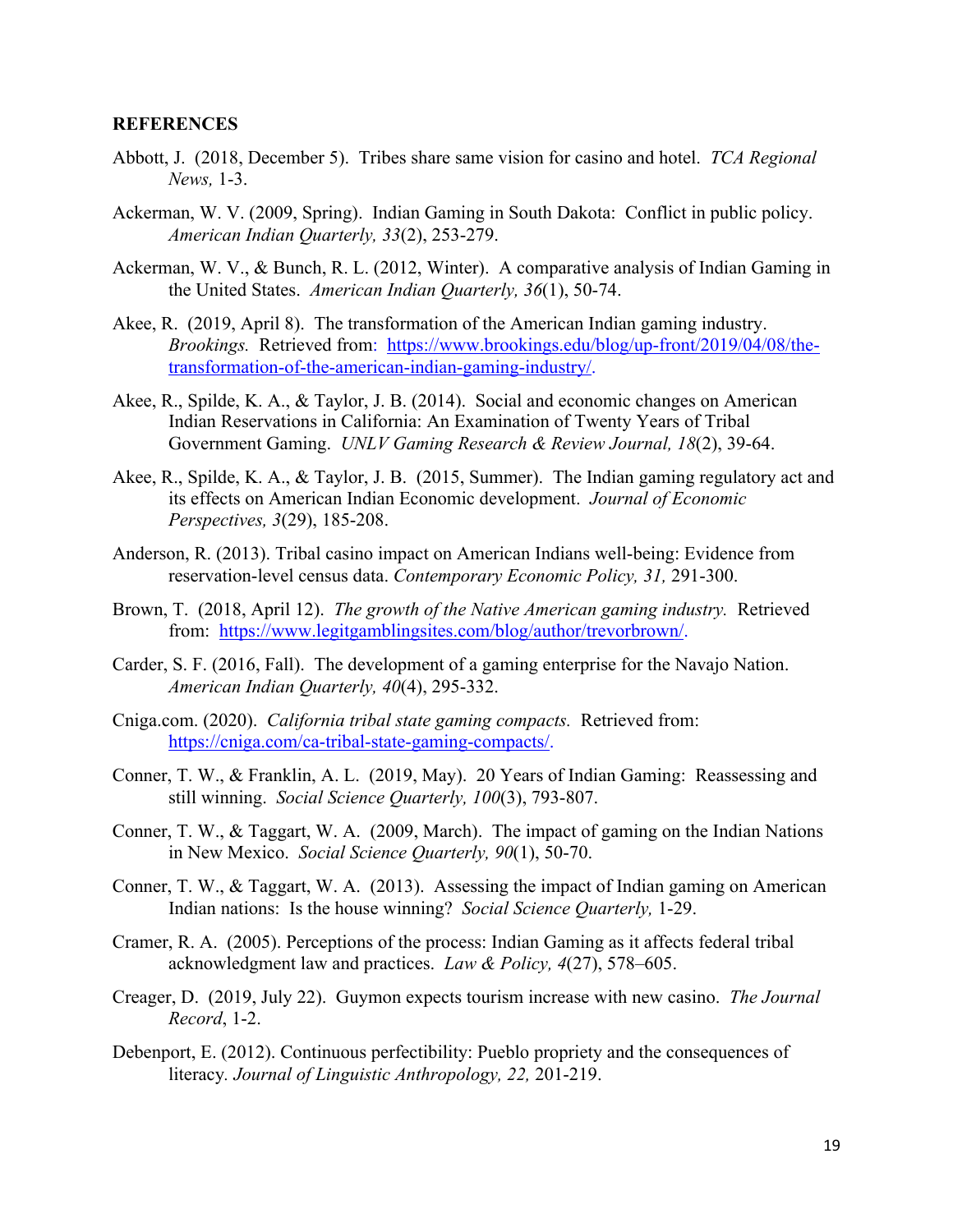- Fenelon, J. (2006). Indian gaming: Sovereignty and social change in economic development. *American Behavioral Scientist, 3*(50), 279–82.
- Froelich**,** C. M., Schaller**,** M. J., & Klaczek, K. A. (2007, February). Investing in tribal gaming. *Gaming Law Review,1*(9), 19-25.
- *Gallop Independent.* (2009, March 20). Jackpot! Fire Rock's success spurs plans for 3 new casinos. Retrieved from: http://www.gallupindependent.com/2009/03March/032009jackpot.html.
- Giago, T. (2008, June). *Navajo Nation takes the plunge.* Retrieved from:

http://www.huffingtonpost.com/tim-giago/navajo-nation-takes-the-plunge.

- Gonzales, A. (2003). *Gaming and displacement: Winners and losers in American Indian casino development.* Malden, MA: Blackwell.
- Gorman, L. (2019, September 6). *The social and economic impact of Native American casinos.* Retrieved from: https://www.nber.org/digest/feb03/w9198.html.
- Graham, M. (2019, May 21). Coming soon to a community near you: A Native American casino? *TCA Regional News,* 1-3.
- Harrison, B. (2018, October 1). *Trends impacting Native American gaming and resorts.* Retrieved from: https://betravingknows.com/articles/technology/2018/trends-impactingnative-american-gaming-and-resorts/.
- Helms, K. (2006, August 14). *Prez: Diné will have a casino soon.* Retrieved from: http://www.gallupindependent.com/2006/aug/081406przcsno.html.
- Hopper, F. (2019, February 19). *Looking 30 years ahead: Forum on Indian gaming focuses on self-determination.* Retrieved from: https://newsmaven.io/indiancountrytoday/news/looking-30-years-ahead-forum-on-indiangaming-focuses-on-self-determination-6i1g2ZnGuESwLyOnRWh2hA.
- Humphreys, B. R., & Merchand, J. (2013). New casinos and local labor markets: Evidence from Canada. *Labour Economics, 24,* 151-160.
- *Indian Country Today.* (2006, August 31). Getting a bead on Felix Cohen's miner's canary. Retrieved from: http://www.indiancountry.com/content.cfm?id=1096413598.
- Janes, J., & Collison, J. (2004). Community leader perceptions of the social and economic impacts of Indian gaming. *UNLV Gaming Research & Review Journal,1*(8), 13–30.
- Kiely, K. *USA Today.* (2003, October 2). The newest kingmakers: Indian tribes. Retrieved from: https://usatoday30.usatoday.com/news/politicselections/state/2003-10-02-coverindian-tribes\_x.htm.
- Kodish, S. R., Gittelsohn, J., Oddo, V. M, & Jones-Smith, J. C. (2016). Impacts of casinos on key pathways to health: qualitative findings from American Indian gaming communities in California. *BMC Public Health, 16,* 1-12.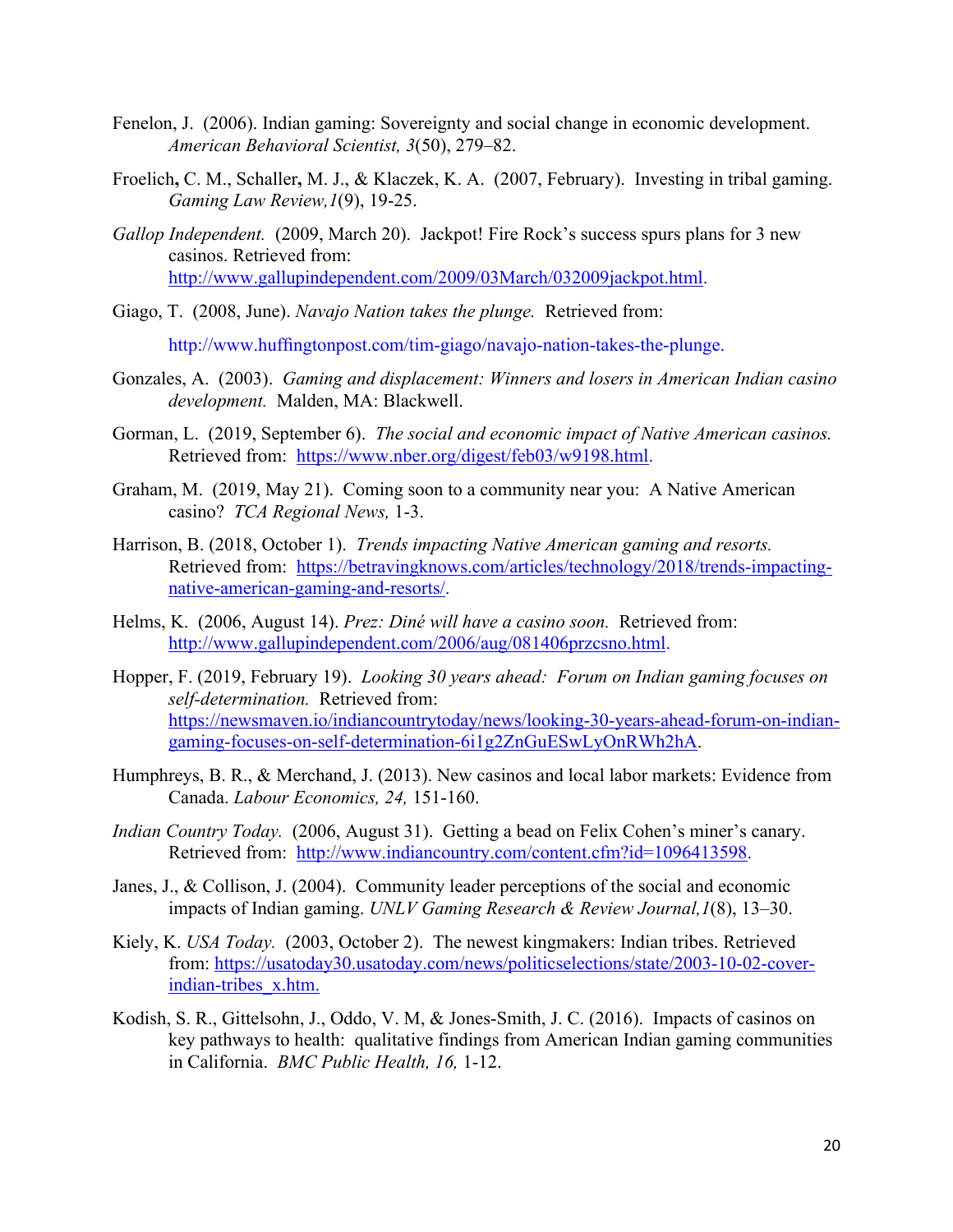- Light, S. A. (2007, April). The Cabazon decision: Opening the door to Indian gaming—20 years later. *Indian Gaming,* 22–23, Retrieved from: http://indiangaming .com/regulatory/view/?id=57.
- Light, S. A., & Rand, K. R. L. (2005). Indian gaming and tribal sovereignty: The casino compromise. *UNLV Gaming Research & Review Journal,10*(2), 79-80.
- Marlowe, B., Zheng, T., Farrish, J., Bravo, J., & Pimentel, V. (2020). Double down: economic downturn and increased competition impacts on casino gaming and employment. *International Hospitality Review.*
- Marrero, D. (2007, January 16). Indian Gaming Fuels Industry's Growth in U.S. *Las Vegas Sun*.
- Meister, A. (2008, August 19). *Annual Indian gaming industry report.* Retrieved from: http://64.38.12.138/IndianGaming/2008/010401.asp.
- Meister, A. (2017a, April 11). *Casino city's Indian Gaming Industry Report.* Retrieved from: https:search-proquest-com.library2.scumb.edu:2248.
- Meister A. (2017b, September). *The economic impact of tribal gaming: A state-by-state analysis.* Retrieved from: https://www.americangaming.org/sites/default/files/Economicpercent20Impactpercent20 ofpercent20Indianpercent20Gamingpercent20inpercent20thepercent20U.S.percent20Sept emberpercent202017.pdf.
- Miller, A. (2019, January). *Tribal gaming in Wisconsin.* Retrieved from: https://docs.legis.wisconsin.gov/misc/lfb/informational\_papers/january\_2019/0086\_tribal gaming in wisconsin informational paper 86.pdf.
- Morgen, S. (2019, April 27). Tejon Indian casino proposed for south of Bakersfield moves forward after years of work. *TCA Regional News,* 1-3.
- Murphy, S. (2019, December 31). 3 tribes in Oklahoma sue governor over casino gambling. Retrieved from: https://apnews.com/18071c71ccdd085c545c842a80b47551.
- National Indian Gaming Association. (2004, January 29). *An assessment.*
- National Indian Gaming Association. (2007, October 2) *"20th anniversary of historic California v. Cabazon decision celebrated."* Retrieved from:

http://216.109.86/pressrelease/20thpercentAnniversarypercent20of.

National Indian Gaming Association. (2009). *The economic impact.* 

- National Indian Gaming Association. (2013). *American Indian gaming policy and its socio-Economic effects—A report to the National Gaming Impact Study Commission, Economic Resource Group, Inc.* Retrieved from: http://www.indiangaiming.org/library/resourcecenter/index.html.
- National Indian Gaming Association. (2019). *"20th Anniversary."* Retrieved from: https://acronyms.thefreedictionary.com/National+Indian+Gaming+Association.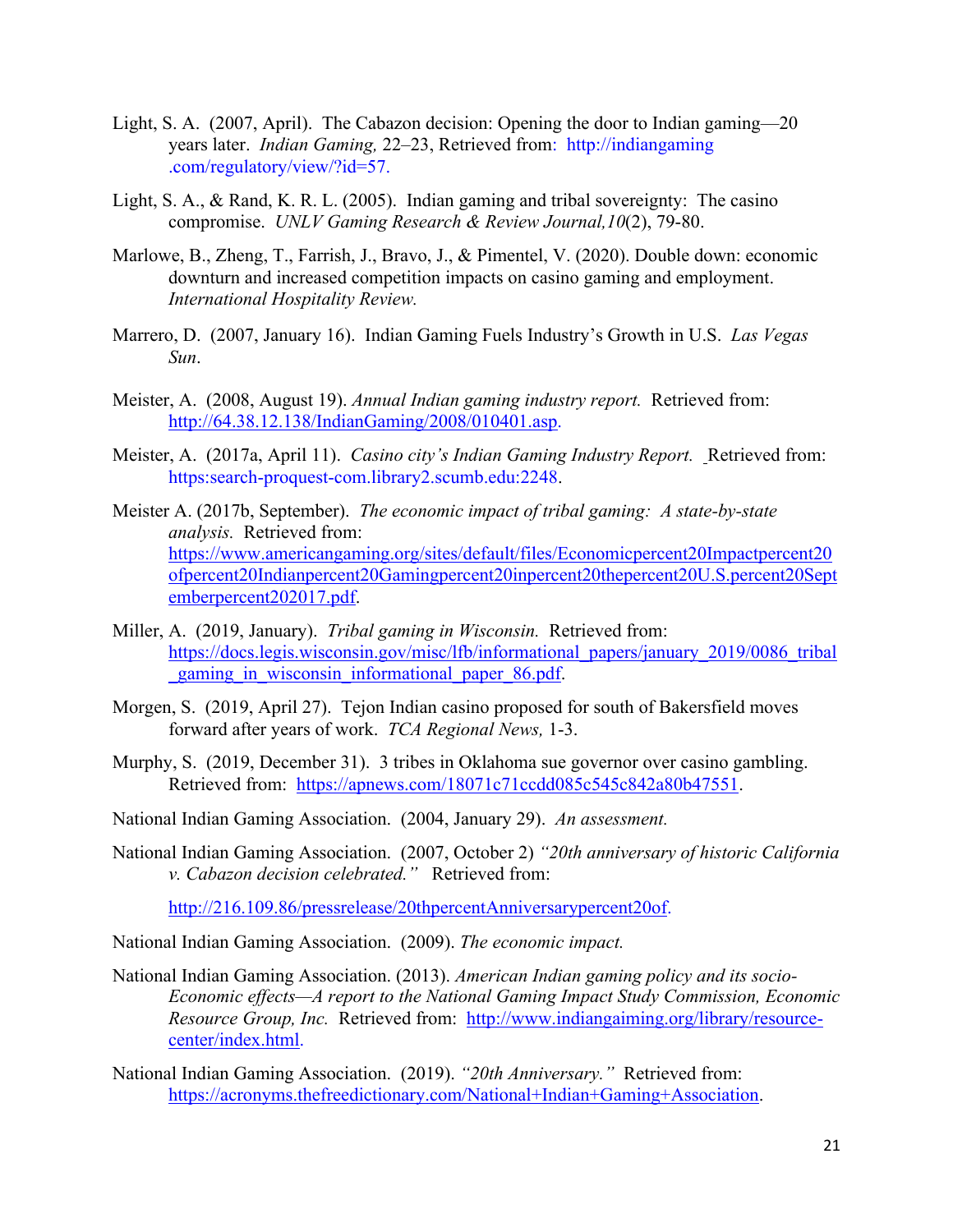- National Indian Gaming Association. (2020). *Annual report.* Retrieved from: https://www.nigc.gov/commission/gaming-revenue-reports.
- National Indian Gaming Commission. (2009, June). Retrieved from:

http://www.nigc.gov/ReadingRoom/PressReleases/PressReleasesMain/PR113062009/tabl oid/918/Default.aspx.

- National Indian Gaming Commission (2019). Retrieved from: https://www.nigc.gov/generalcounsel/indian-gaming-regulatory-act.
- National Indian Gaming Commission (2020). Retrieved from: https://www.nigc.gov/commission/gaming-revenue-reports.
- Native American Tribal Gaming. (2019). Retrieved from: https://govinfo.library.unt.edu.
- Oversight Hearing on the Implementation of the Indian Gaming Regulatory Act. S. Hrg. (2001). 107–166.
- Pace, D. (2005). Indian casinos: Analysis shows reservation gaming pays off for very few Native Americans. *IRE Journal,* 8–9.
- Piner, J. M., & Paradis, T. W. (2004). Beyond the casino: Sustainable tourism and cultural development on Native American lands. *Tourism Geographies,1*(6), 80–98.
- Pully, B. (1999, March 16). Tribes weighing tradition vs. casino growth. *New York Times,* New York, NY.
- Research and Markets. (2009, June 19). Retrieved from: http://www.researchandmarkets.com/reports/649432/.
- Robertson, D. L. (2017, April 19). The myth of Indian casino riches*. Indian Country Today.* Retrieved from: https://newsmaven.io/indiancountrytoday/archive/the-myth-of-indiancasino-riches-3H8eP-wHX0Wz0H4WnQjwjA/.
- Schaap, J. (2010, June 22). The growth of the Native American gaming industry. *The American Indian Quarterly, 34*(3), 365-389.
- Schilling, V. (2018, May 8). The state of Indian gaming: An exit interview with NIGC Chair Jonodev Chauhuri. *Indian Country Today.* Retrieved from: https://newsmaven.io/indiancountrytoday/news/the-state-of-indian-gaming.
- Sheldon, D. (2018, September 3). *10 things you should know about Native American casinos.* Retrieved from: https://www.casino.org/blog/10-things-you-should-know-about-nativeamerican-casinos/.
- Spilde, K. (2000, October). *The first international symposium on the economic and social impact of gambling.* Retrieved from: http://www.indiangaiming.org/library/articles/theeconomic-development-journey.html.